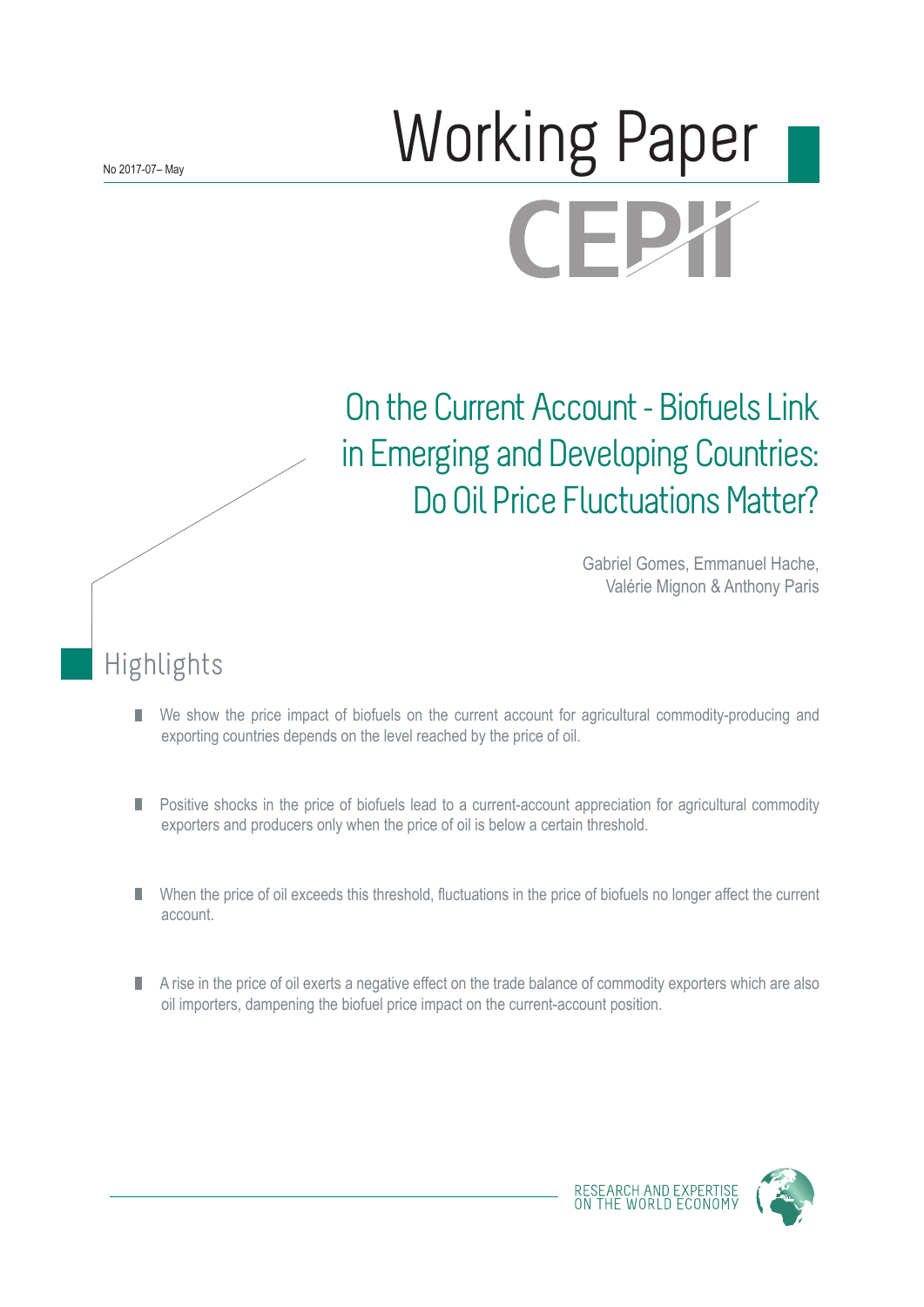## **Abstract**

Many developed countries promote the use of biofuels for environmental concerns, leading to a rise in the price of agricultural commodities utilized in their production. Such environmental policies have major effects on the economy of emerging and developing countries whose activity is highly dependent on agricultural commodities involved in biofuel production. This paper tackles this issue by examining the price impact of biofuels on the current account for a panel of 16 developing and emerging countries, and the potential nonlinear effect exerted by the price of oil on this relationship. Relying on the estimation of panel smooth-transition regression models, we show that positive shocks in the price of biofuels lead to a current-account appreciation for agricultural commodity exporters and producers only when the price of oil is below a certain threshold. When the price of oil exceeds this threshold, fluctuations in the price of biofuels no longer affect the current account. These findings illustrate that a rise in the price of oil exerts a negative effect on the trade balance of commodity exporters which are also oil importers, dampening the biofuel price impact on the current-account position.

## **Keywords**

Biofuels, Oil, Current Account, Panel Smooth Transition Regression.



Q16, Q43, F32, C23.

### Working Paper

CEPII (Centre d'Etudes Prospectives et d'Informations Internationales) is a French institute dedicated to producing independent, policyoriented economic research helpful to understand the international economic environment and challenges in the areas of trade policy, competitiveness, macroeconomics, international finance and growth.

CEPII Working Paper Contributing to research in international economics

© CEPII, PARIS, 2017

All rights reserved. Opinions expressed. in this publication are those of the author(s) alone.

Editorial Director: Sébastien Jean

Production: Laure Boivin

No ISSN: 1293-2574

CEPII 113, rue de Grenelle 75007 Paris +33 1 53 68 55 00

www.cepii.fr Press contact: presse@cepii.fr

RESEARCH AND EXPERTISE<br>ON THE WORLD ECONOMY

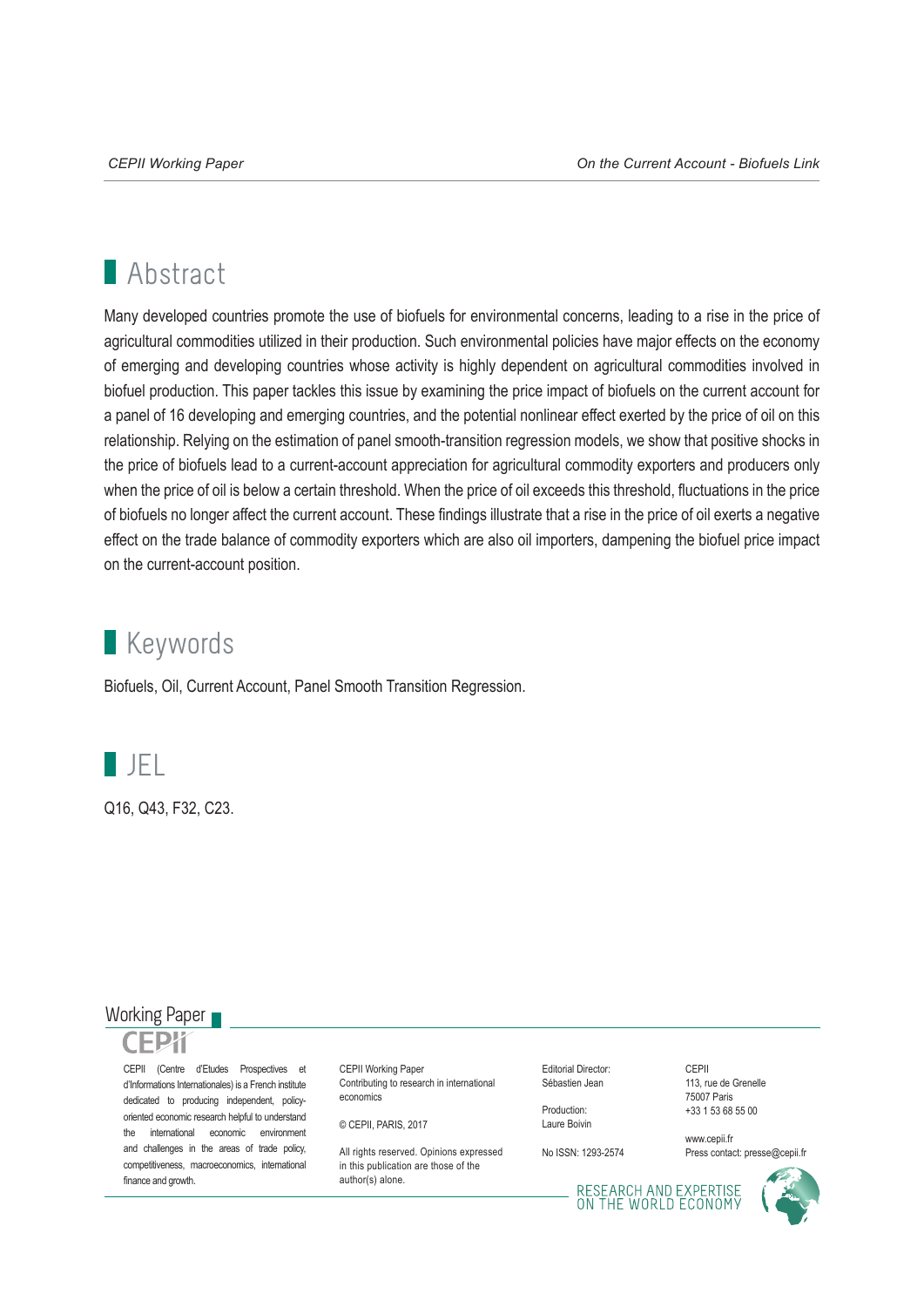### On the current account - biofuels link in emerging and developing countries: do oil price fluctuations matter? $1$

Gabriel Gomes\*, Emmanuel Hache<sup>†</sup>, Valérie Mignon<sup>‡</sup> and Anthon[y](#page-2-2) Paris<sup>§</sup>

#### 1. Introduction

For the past two decades, a strong interest has emerged in favor of the integration of renewable energies in the electricity mix and in the transportation sector. This constitutes a major concern for developed economies as well as for developing and emerging countries in order to ensure energy transition policies, to fight against climate change and reduce Greenhouse Gas Emissions. Implementing renewable energies is all the more relevant because they allow the country to earn double dividends, as their diffusion de facto reduces the volume of imported fossil fuels in parallel of environmental objectives [\(Criqui and Mima,](#page-21-0) [2012\)](#page-21-0). Along these lines, the use of biofuels is encouraged in developed countries and in emerging economies such as Brazil,<sup>[2](#page-2-5)</sup> China and India for environmental concerns, as well as for promoting energy security, agricultural opportunities and economic growth. For instance, the European Union introduced a blending target of biofuels in petroleum products in 2003, and the Renewable Fuel Standard program (2005) combined with the Energy Independence and Security act of 2007 (36 billion gallons of biofuels by 2020) allowed the establishment of mandatory target of biofuels utilization in the United States' transportation sector. However, such environmental policies may cause externalities or adverse effects on the economy of emerging and developing countries whose activity is highly dependent on agricultural commodities used in biofuel production. Aiming at investigating those topical issues, this paper analyzes the

<span id="page-2-0"></span> $1$ This research has been supported by the French Energy Council, Paris, France. We would like to thank Anne-Laure Delatte and Sébastien Jean for helpful comments and suggestions.

<span id="page-2-2"></span><span id="page-2-1"></span>EconomiX-CNRS, University of Paris Nanterre, France. Email: gabriel.gomes@outlook.fr.

<sup>&</sup>lt;sup>†</sup>IFP Energies nouvelles, 1 et 4 avenue de Bois Préau, 92852 Rueil-Malmaison, France. Email: emmanuel.hache@ifpen.fr.

<span id="page-2-3"></span><sup>&</sup>lt;sup>‡</sup>EconomiX-CNRS, University of Paris Nanterre and CEPII, France. Corresponding author: Valérie Mignon, EconomiX-CNRS, University of Paris Nanterre, 200 avenue de la République, 92001 Nanterre Cedex, France. Phone: 33 1 40 97 58 60. E-mail: valerie.mignon@u-paris10.fr

<span id="page-2-4"></span>EconomiX-CNRS, University of Paris Nanterre, LED, University of Paris 8, and IFP Energies nouvelles, 1 et 4 avenue de Bois Préau, 92852 Rueil-Malmaison, France. Email: anthony.paris@ifpen.fr.

<span id="page-2-5"></span> $2B$ razil launched the Proalcool program in 1975 just after the first oil shock. This program triggered an acceleration in the use of ethanol for the transportation sector and innovations on flex-fuel engines for the car industry.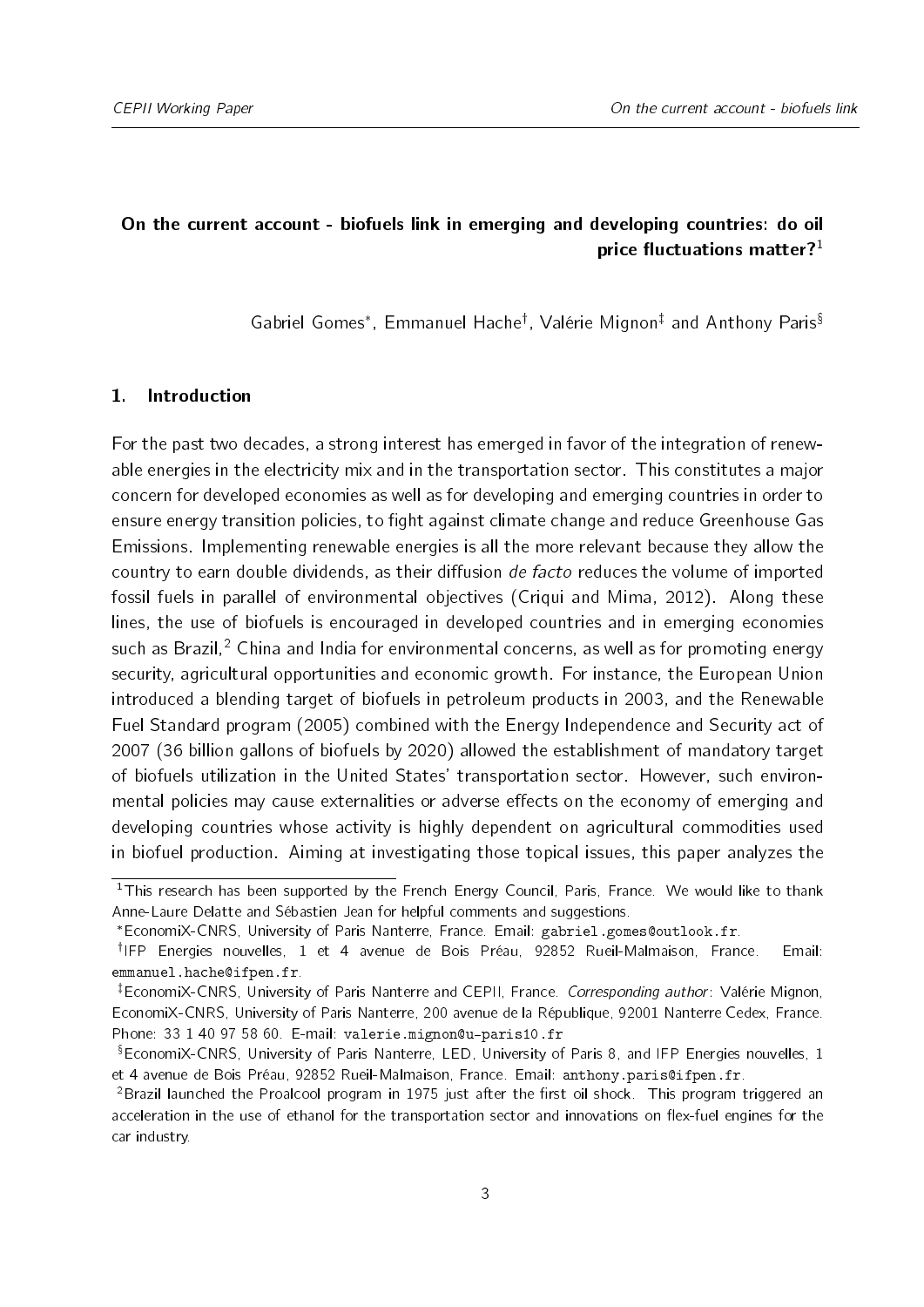price impact of biofuels on the economy of such countries, focusing on the current account.

These various aforementioned concerns have lead to a sharp rise in biofuel production since the mid-2000s. As shown in Figure [1,](#page-4-0) while biofuel production was on average around 30 thousand barrels from 2001 to 2005, it started to take off in 2006 with a production that has increased more than ten-fold compared to the beginning of the first half of the 2000s. First-generation biofuels being produced with agricultural commodities (animal fats, starch, sugar and vegetable oil), $^3$  $^3$  this dynamics has been accompanied by an increase in the price of those raw materials (see Figure [1\)](#page-4-0).<sup>[4](#page-3-1)</sup> This rise in the price of agricultural commodities may exert important effects on the current account of emerging and developing countries. Regarding countries exporting agricultural commodities, the effect may be not clear cut at a first sight. Indeed, the direct effect may be positive on the current account if the price increase is sufficient to compensate the potential decrease in the quantity of exported agricultural commodities. However, the commodity price increase is detrimental for domestic consumption which, in turn, negatively affects economic activity and the current account.

By focusing here on the current account, we fall into the spirit of the oil - macroeconomy literature. Indeed, it is well known that oil-exporting countries experiment large current account improvements following a sharp rise in oil prices (see [Allegret, Couharde, Coulibaly,](#page-20-0) [and Mignon](#page-20-0) [\(2014\)](#page-20-0) and the references therein). In other words, for such countries, oil windfalls constitute a key source of foreign exchange and income. The price of oil is also a key element behind agricultural commodity prices (see [Paris](#page-21-1) [\(2016\)](#page-21-1) and the references therein, and Figure [1\)](#page-4-0). Shocks in the price of oil spill over agricultural production costs which comprise fertilizer and fuel (Baffes, [2007;](#page-20-1) Baffes, [2010;](#page-20-2) [Berument, Sahin, and Sahin,](#page-20-3) [2014\)](#page-20-3), thus decreasing supply. On the consumer side, the impact can be either negative or positive. On the one hand, positive shocks in the price of oil have a negative impact on

<span id="page-3-0"></span><sup>&</sup>lt;sup>3</sup>Typical first-generation biofuels are sugarcane ethanol, starch-based or 'corn' ethanol, biodiesel and Pure Plant Oil (PPO). The feedstock for producing first-generation biofuels either consists of sugar, starch and oil bearing crops or animal fats that, in most cases, can also be used as food and feed or consists of food residues [\(IEA,](#page-21-2) [2010\)](#page-21-2).

<span id="page-3-1"></span><sup>&</sup>lt;sup>4</sup>In particular, the "food versus fuel" debate that followed the large increase in commodity prices in 2007-2008 triggered several articles about co-movements between commodity prices, subsidies policy in the agricultural sector and economic development based on biofuels production policy (see, e.g., [Thompson](#page-21-3) [\(2012\)](#page-21-3) and the references therein). Moreover, in addition to biofuels, the upward dynamics of agricultural commodity prices during the 2000s comes from a combination of demand and supply shocks. On the demand side, strong economic growth in developing and emerging countries (especially China) has played a positive impact on the global call for commodities [\(Abbott and Borot de Battisti,](#page-19-0) [2011;](#page-19-0) [Abbott, Hurt, and Tyner,](#page-20-4) [2011\)](#page-20-4). On the supply side, adverse local agro-climatic conditions (temperature and precipitation) in major producing countries [\(OECD,](#page-21-4) [2008\)](#page-21-4) negatively affected the volume of commodities available in the market.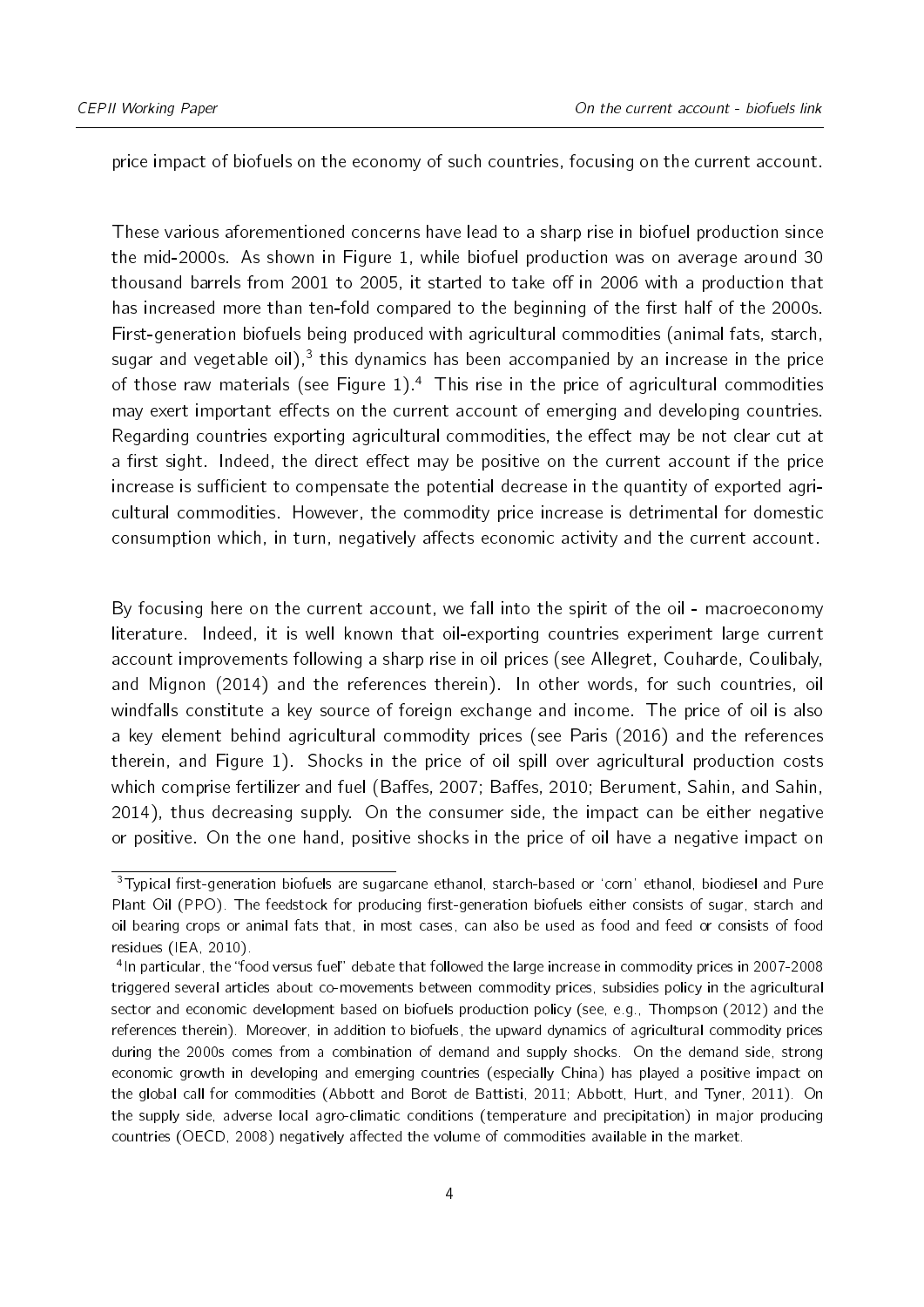<span id="page-4-0"></span>

Figure  $1$  – Biofuel production, crude oil price and food price index

Note: This figure reports the evolution of biofuel production (left-hand scale; source: U.S. Energy Information Administration), crude oil price (simple average of Dated Brent, West Texas Intermediate, and the Dubai Fateh spot prices; right-hand scale; source: IMF) and food price index (right-hand scale; source: FAO) over the January 2001 - September 2016 period at monthly frequency.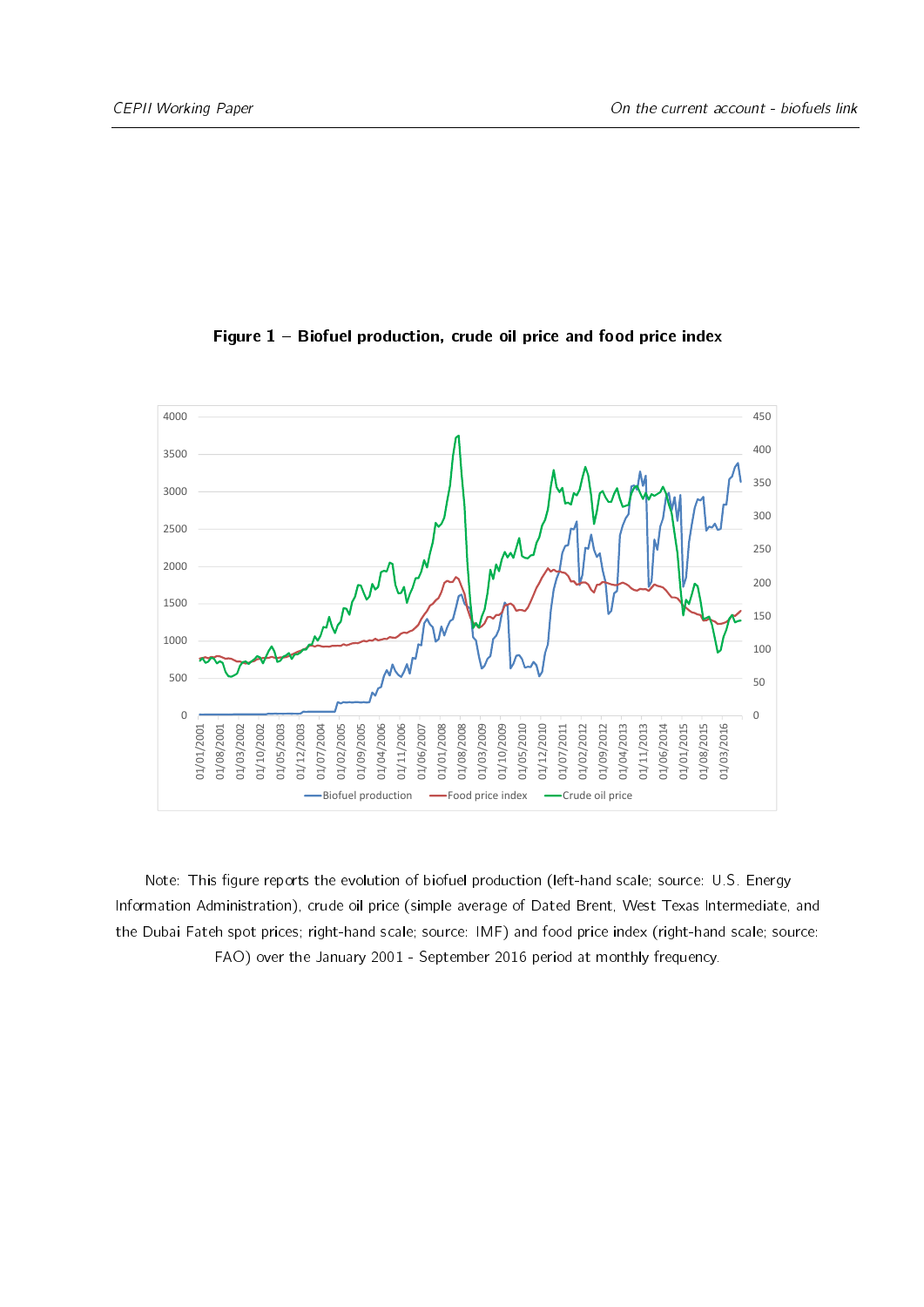demand if in their food purchasing decisions, households account for price changes in other goods among those oil products [\(Gohin and Chantret,](#page-21-5) [2010\)](#page-21-5). In this case, oil and agricultural commodity prices would have a negative relationship. On the other hand, a positive link between agricultural commodity demand and oil prices is likely to occur through the development of biofuels: due to the substitution effect between fuel and biofuel, a rise in the price of oil could lead to an increase in the demand for biofuel [\(Ciaian and Kancs,](#page-20-5) [2011\)](#page-20-5). In this context, oil and agricultural commodity prices would be positively related.

The preceding arguments show that important links exist between the price of agricultural raw materials used in biofuel production, the price of oil and the current account of emerging and developing countries exporting or importing agricultural commodities. While the impacts caused by biofuel production development are likely to be highly significant on the economy of such countries, the literature on this topic is very scarce.<sup>[5](#page-5-0)</sup> This paper aims at filling this gap by examining the price impact of biofuels, through the price of its agricultural inputs, on the current account for a panel of  $16$  countries—9 developing and  $7$  emerging economies—which are either exporters, producers or importers of agricultural commodities used in biofuel production. As stressed above, due to the links existing between the price of agricultural commodities, the price of oil and the current account, the biofuels-current account nexus is likely to depend on the dynamics in the oil market. Indeed, for a country exporting (resp. importing) agricultural commodities used in biofuel production but importing (resp. exporting) crude oil, a high price of oil could strengthen (resp. weaken) the effect of biofuel prices on the current account via the link between oil and agricultural prices. However, this high oil price could affect negatively this biofuel price effect with an increase in the country's import spending for crude oil.

Acknowledging this major role played by the price of oil, we account for such nonlinearities by estimating a panel smooth-transition regression (PSTR) model. In this type of modeling, the price impact of biofuels on the current account varies, depending on the value of another observable variable, i.e., the price of oil. Specifically, the observations in the panel are divided into two homogeneous groups or "regimes"—high oil price and low oil price regimes—, with different coefficients depending on the regimes. Regression coefficients are allowed to change gradually when moving from one group to another: PSTR is a regime-switching

<span id="page-5-0"></span><sup>&</sup>lt;sup>5</sup>Indeed, most of the studies dealing with developing and emerging countries have been concerned with the impact of current and targeted domestic biofuel production on land or agricultural commodities' availability, on water resources required for cultivation and on food prices (see, e.g., [Khanna, Onal, Chen, and Huang,](#page-21-6) [2008;](#page-21-6) [Yang, Xu, Zhang, Hu, Sommerfeld, and Chen,](#page-21-7) [2011;](#page-21-7) and [Khanna and Crago,](#page-21-8) [2012\)](#page-21-8). The main exception is [Chakravorty, Hubert, and Marchand](#page-20-6) [\(2015\)](#page-20-6) who have addressed the impact of US biofuel mandate on poverty in India.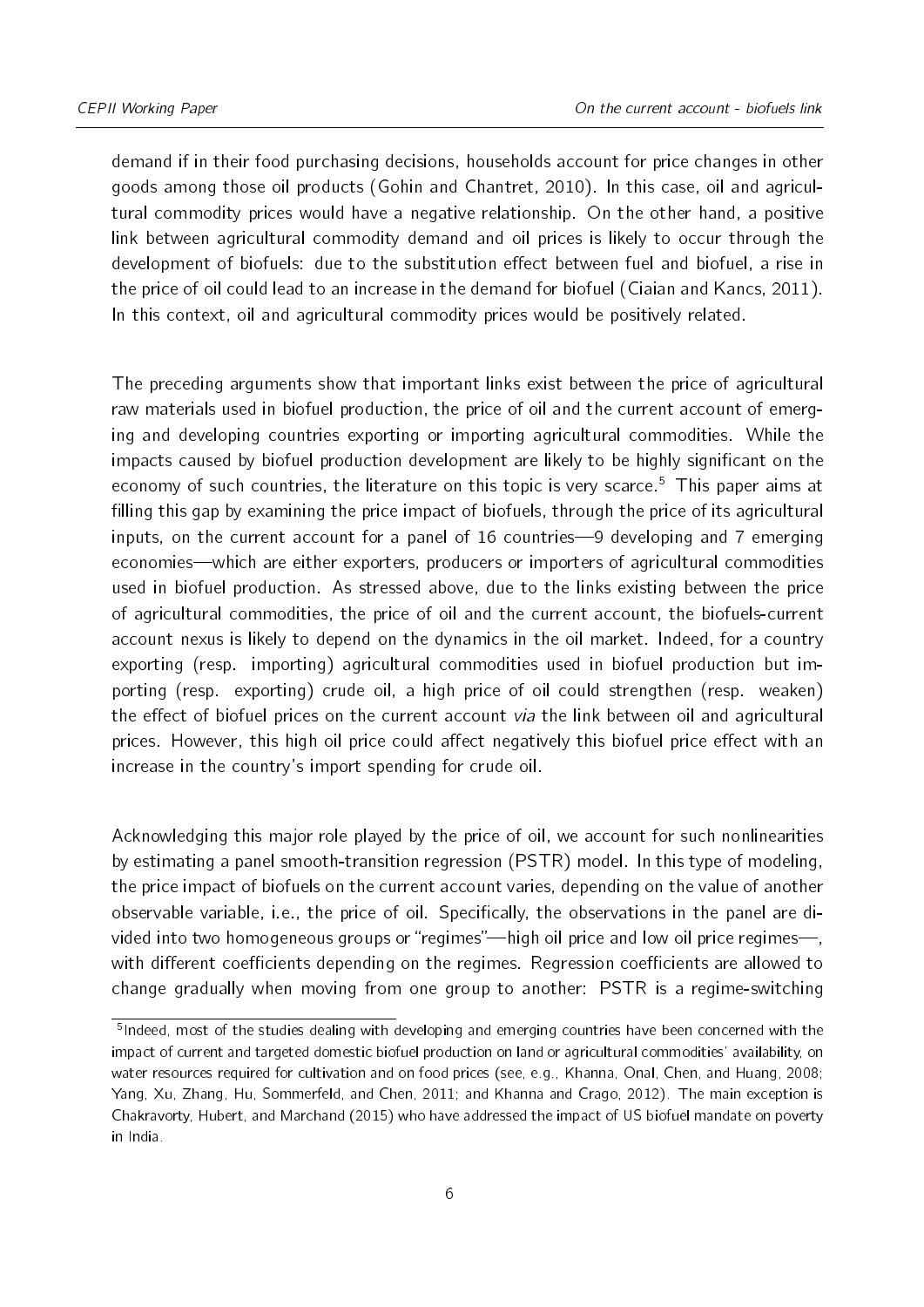model where the transition from one state to the other is smooth rather than discrete. To our best knowledge, this paper is the first to address the price impact of biofuels on the current account for such countries by accounting for nonlinearities exerted by the price of oil.

Estimating PSTR models over the 2000-2014 period for emerging and developing countries classified into three groups-exporters, producers, importers of agricultural commodities used for biofuel production-our results can be summarized as follows. We show that, overall, a rise in the biofuel price tends to appreciate the current-account position for exporting and producing countries. However, this biofuel price impact is nonlinear, depending on the level reached by the price of oil. For low values of the price of oil, a 10% increase in the price of biofuels significantly appreciate the current account by around  $2\%$ . When the price of oil exceeds the threshold of 56 US dollars per barrel for producers and 45 US dollars for exporters, changes in the price of biofuels no longer impact the current account. These findings indicate that an oil price increase negatively affects the trade balance of agricultural commodity exporters which are also oil importers, dampening the biofuel price impact on the current-account position.

The rest of the paper is organized as follows. Section [2](#page-6-0) provides some stylized facts regarding the links between agricultural commodity and oil prices, and their evolution. Section [3](#page-9-0) describes the data and methodology. Section [4](#page-13-0) presents our findings and Section [5](#page-18-0) concludes the paper.

#### <span id="page-6-0"></span>2. Some stylized facts

Let us provide a first insight regarding the links between agricultural commodity prices and the price of oil, and their evolution along with the development of biofuel production. To this end, we consider monthly price series ranging from January 1980 to June 2016. All agricultural commodity and oil price series are taken from  $IMF<sup>6</sup>$  $IMF<sup>6</sup>$  $IMF<sup>6</sup>$  Table [1](#page-7-0) reports the correlations of some agricultural commodity price series with the price of oil, all series being expressed in first-logarithmic difference.

As shown, correlations are quite low over the whole period, the highest value being equal to 16% for palm oil. These results indicate that the links between agricultural commodity and oil prices are not very strong on the full sample. As stressed above, the development of biofuel production has been particularly important since the mid-2000s and not accounting for this dynamics may mask important evolutions in the link between our series of interest.

<span id="page-6-1"></span><sup>&</sup>lt;sup>6</sup>The crude oil price index is the simple average of Dated Brent, West Texas Intermediate, and the Dubai Fateh spot prices.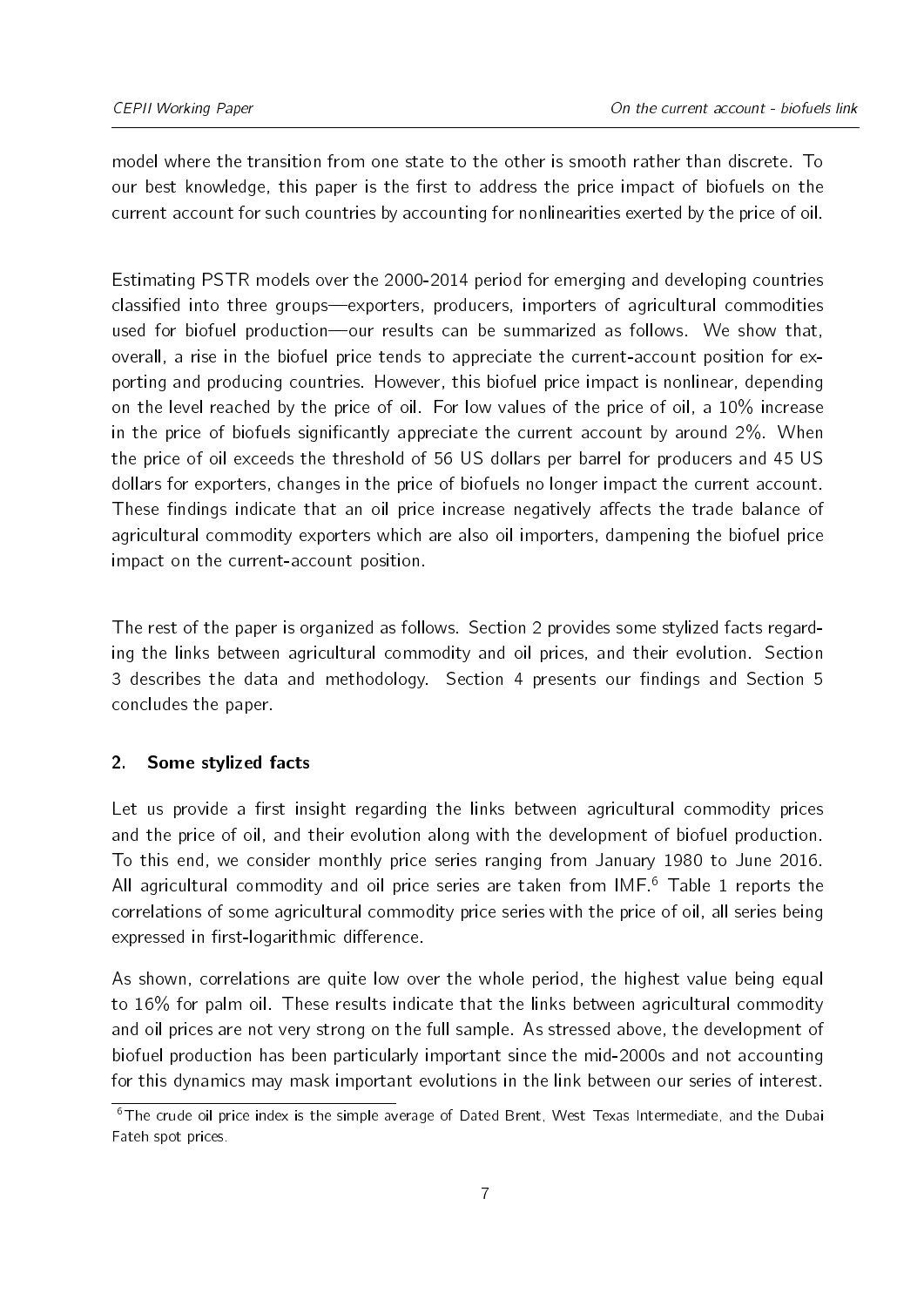<span id="page-7-0"></span>

|                 | Corn      | Wheat      | Soybean oil  | Palm oil      | Sugar cane |
|-----------------|-----------|------------|--------------|---------------|------------|
| 1980 02-2016 06 | 0.0443    | 0.0820     | 0.1331       | 0.1601        | 0.0167     |
| 1980 02-2005 12 | $-0.1146$ | $-0.0380$  | $-0.0502$    | 0.0277        | 0.0031     |
| 2006.01-2016.06 | 0.3112    | 0.2437     | 0.5383       | 0.4504        | 0.0829     |
|                 | Sorghum   | Sugar beet | Rapeseed oil | Sunflower oil |            |
| 1980 02-2016 06 | 0 0 2 9 1 | 0.0404     | 0.0758       | 0.0968        |            |
| 1980 02-2005 12 | $-0.0886$ | 0.0115     | $-0.0458$    | $-0.0360$     |            |
| 2006.01-2016.06 | 0.2260    | 0.1237     | 0.5059       | 0.2819        |            |

Table 1 Correlations between agricultural commodity and oil price series

Note: This table reports correlations between agricultural commodity and oil price series expressed in first-logarithmic difference. Source: authors' calculations based on IMF data.

Indeed, the rise in biofuel production may have intensified the relation between agricultural commodity and oil prices.

To simply illustrate the hypothesis of a stronger link between agricultural commodities and oil prices since the development of biofuel production, we also calculate the previous correlations over two subperiods, i.e. before and after 2006 as this year corresponds to the date of the major take-off in biofuel production worldwide. As shown in Table [1,](#page-7-0) correlations over the first subperiod are very weak, and even slightly negative for some commodities. Clearly, the links between agricultural commodities and oil were very tiny. These findings are in sharp contrast with those obtained after 2006. All correlations have strongly increased, the most impressive rises being observed for palm oil, rapeseed oil, and soybean oil.

This preliminary analysis based on correlation coefficients reveals that the links between agricultural commodity prices and the price of oil have sharply increased with the devel-opment of biofuel production. To complement this first investigation, Figure [2](#page-8-0) reports rolling correlations (calculated for a three-year window) between the price of oil and three agricultural commodity prices, namely soybean oil, palm oil and corn prices (price series being expressed in their first-logarithmic difference).<sup>[7](#page-7-1)</sup> While these correlations followed a declining trend during the first mid-2000s, the dynamics evolves in the opposite sense after, with values reaching very high levels—this pattern being thus observed for commodities used both for biodiesel and ethanol.

<span id="page-7-1"></span> $\overline{7}$ The figures for the other commodities considered display similar patterns.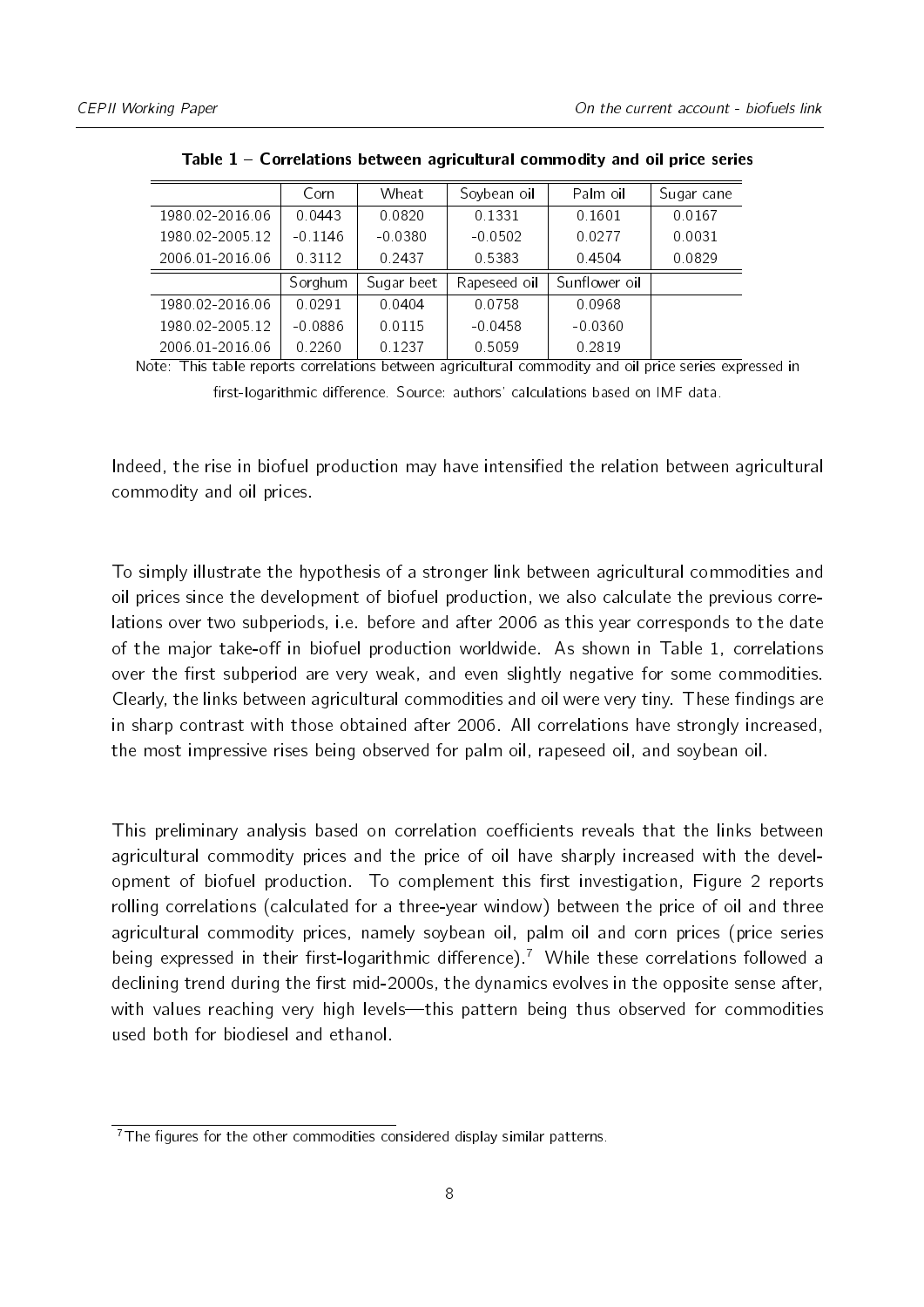<span id="page-8-0"></span>

#### Figure 2 - Rolling correlations

Note: This figure displays three-year rolling correlations between the price of oil and (i) soybean oil price, (ii) palm oil price, and (iii) corn price (expressed in their first-logarithmic difference). Source: authors' calculations based on price data extracted from IMF.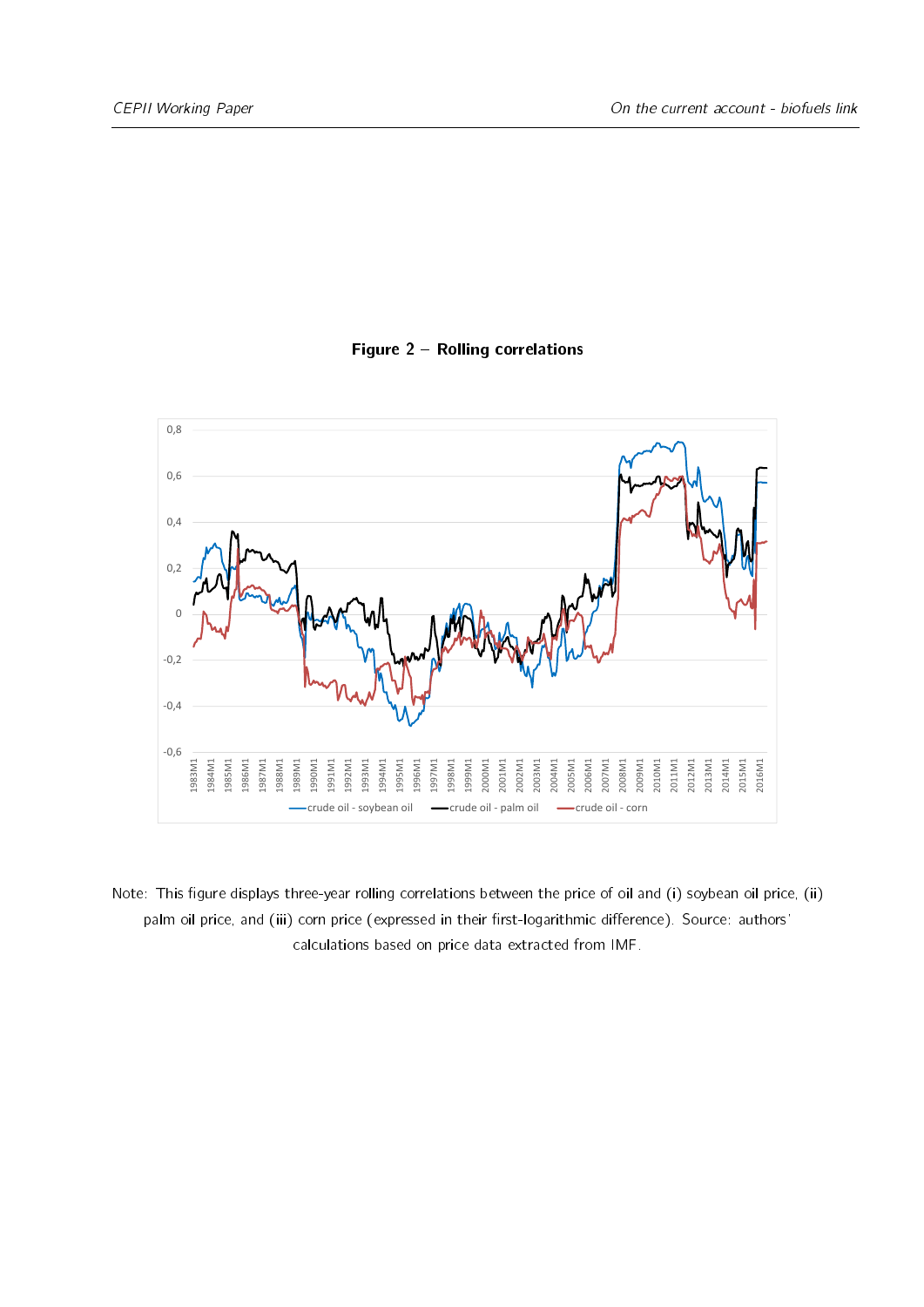#### <span id="page-9-0"></span>3. Data and methodology

For our estimations, we rely on annual data over the 2000-2014 period. The dependent variable is the current account to GDP ratio, extracted from WDI (World Development Indicators, World Bank). Turning to the explanatory and control variables, we consider usual current-account determinants (see below, subsection [3.2\)](#page-10-0) in addition to our biofuel feed-stock price index whose calculation is described below.<sup>[8](#page-9-1)</sup> As stressed above, we acknowledge that this current account - biofuel price relationship may vary depending on the price of oil. The latter is defined as the simple average (in logarithm) of Dated Brent, West Texas Intermediate and the Dubai Fateh spot prices, and is extracted from IMF (International Financial Statistics, IFS).

#### 3.1. Aggregated biofuel price and panel of countries

As first-generation biofuels are produced from agricultural commodities, the first step consists in selecting those raw materials. In a second step, we have to identify for each retained commodity which emerging and developing countries are producer, exporter and importer. This leads us to retain the following 10 commodities used in biofuel production: sugar cane, sugar beet, corn, soybean oil, palm oil, wheat, sorghum, cassava, rapeseed oil, and sunflower oil.<sup>[9](#page-9-2)</sup> Turning to the panel of countries (see Table [2\)](#page-10-1), we consider as producer (resp. exporter, importer) a country which produces (resp. exports, imports) at least one of the commodities listed above.

From the selected 10 commodities, we construct an aggregate biofuel price index based on the weight of each commodity in the volume of biofuel production. Let us now briefly describe the construction of the biofuel price index.

First, we have to identify the countries which are major players in biofuel production. Based on data from the U.S. Energy Information Administration, we select a sample of 14 countries and regions, representing between 97% and 100% of the world ethanol and biodiesel production depending on the considered year.[10](#page-9-3) Second, we rely on annual reports of the U.S. Department of Agriculture (USDA) to specify the quantity of each commodity used in the production of biofuels in each selected country for each year. Third, we aggregate

<span id="page-9-1"></span> $8$ As (i) the biofuel feedstock price index can be calculated only at the yearly frequency, and (ii) data on the current-account position for our panel of countries are available only at the same frequency, this explains why we use annual data in our empirical analysis.

<span id="page-9-2"></span><sup>&</sup>lt;sup>9</sup>While emerging and developing countries are not major actors on rapeseed oil and sunflower oil markets, we include those commodities in our analysis as they enter significantly in the biofuel production process.

<span id="page-9-3"></span><sup>&</sup>lt;sup>10</sup>These countries are the following: Argentina, Australia, Brazil, Canada, China, Colombia, Guatemala, Indonesia, Malaysia, Peru, Philippines, Thailand, United States, and the EU28.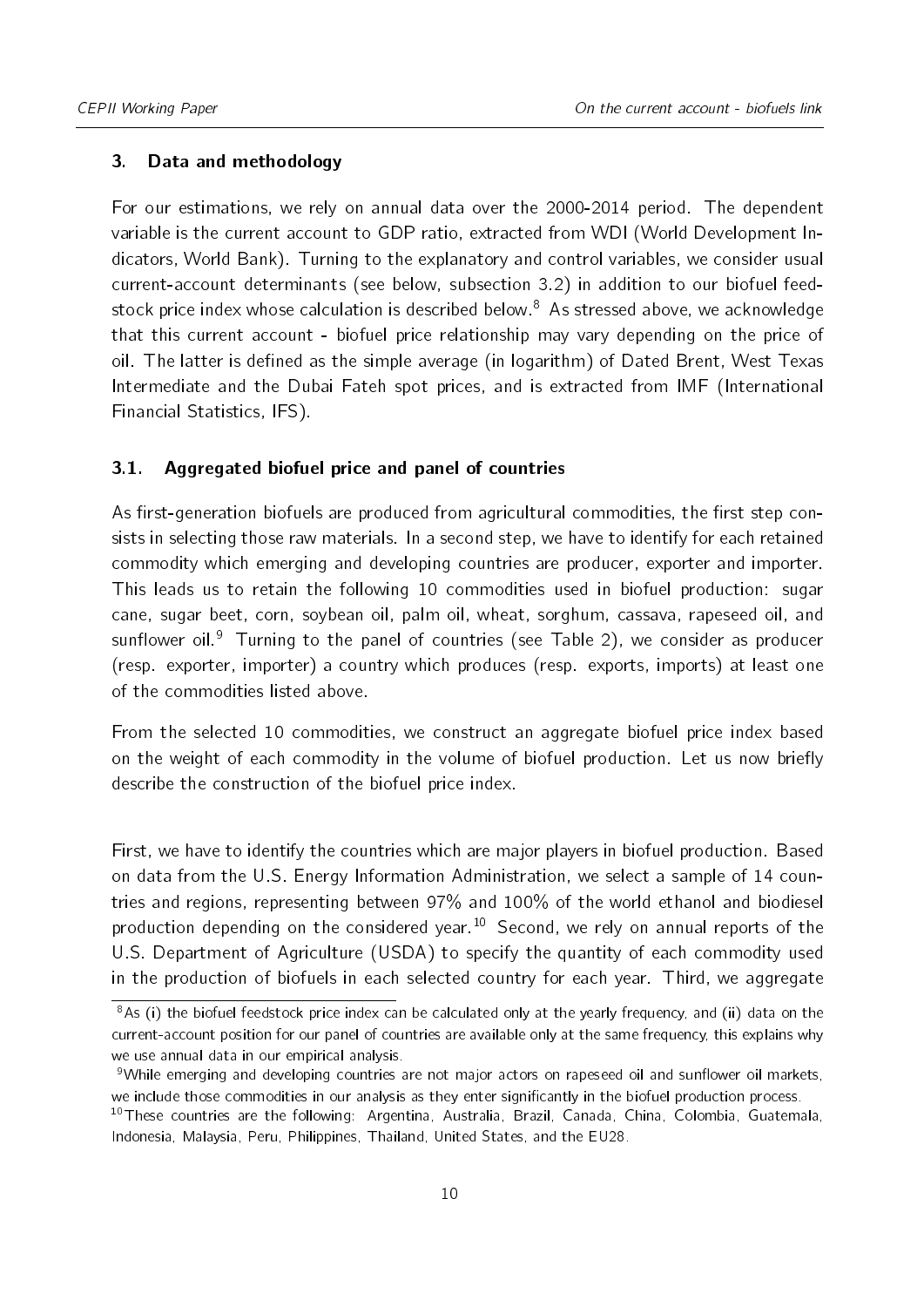<span id="page-10-1"></span>

| Producer  | Exporter      | Importer   |
|-----------|---------------|------------|
| Congo     | Argentina     | Algeria    |
| Nigeria   | <b>Brazil</b> | Bangladesh |
| Pakistan  | China         | Egypt      |
| Sudan     | India         | Ethiopia   |
| Argentina | Indonesia     | Iran       |
| Brazil    | Mexico        | Pakistan   |
| China     | Thailand      | Sudan      |
| India     |               | China      |
| Indonesia |               | India      |
| Mexico    |               | Indonesia  |
| Thailand  |               | Mexico     |
|           |               | Thailand   |

Table 2 Panel of countries

Note: In italics: developing country; otherwise: emerging country. Emerging: G20 countries or countries in the upper-middle income group classification from the World Bank (GNI per capita between \$4,036 and \$12,475); Developing: otherwise.

these data to determine the total quantity of each agricultural commodity used in the annual production of biofuels at a world level and, in turn, their corresponding share. Fourth, based on these weights, we construct a price index for one ton of agricultural input in the biofuel production.<sup>[11](#page-10-2)</sup> Finally, we calculate our aggregate price index from these data and the world price of each agricultural commodity—the latter being computed on the basis of the prices of the three main producers of each commodity.<sup>[12](#page-10-3)</sup> The evolution of this biofuel feedstock price index is displayed on Figure [3.](#page-11-0)

#### <span id="page-10-0"></span>3.2. Current-account determinants

Based on the previous literature,  $13$  we rely on the usual current-account determinants: the net foreign asset (NFA) position expressed as percentage of GDP, the ratio of exports plus imports of goods and nonfactor services to GDP as a proxy of openness, dependency ratio

<span id="page-10-2"></span><sup>11</sup>As an illustration, one ton of input in 2010 was composed of sugar cane for 69.95%, corn for 24.18%, sugar beet for 1.70%, rapeseed oil for 1.25%, wheat for 1.13%, soybean oil for 1.04%, palm oil for 0.46%, cassava for  $0.25\%$ , sunflower oil for  $0.026\%$ , and sorghum for  $0.024\%$ .

<span id="page-10-3"></span> $12$ In doing so, we account for disparities in agricultural prices that may be caused by protection of some domestic markets or high transportation costs.

<span id="page-10-4"></span><sup>&</sup>lt;sup>13</sup>See [Calderon, Chong, and Loayza](#page-20-7) [\(2002\)](#page-20-7), [Chinn and Prasad](#page-20-8) [\(2003\)](#page-20-8), [Gruber and Kamin](#page-21-9) [\(2007\)](#page-21-9), [Calderon,](#page-20-9) [Chong, and Zanforlin](#page-20-9) [\(2007\)](#page-20-9), [Chinn and Ito](#page-20-10) [\(2007\)](#page-20-10), [Chinn and Ito](#page-20-11) [\(2008\)](#page-20-11), [Brissimis, Hondroyiannis, Pa](#page-20-12)[pazoglou, Tsaveas, and Vasardani](#page-20-12) [\(2012\)](#page-20-12), [Cheung, Furceri, and Rusticelli](#page-20-13) [\(2013\)](#page-20-13) and [Allegret, Couharde,](#page-20-0) [Coulibaly, and Mignon](#page-20-0) [\(2014\)](#page-20-0) among others.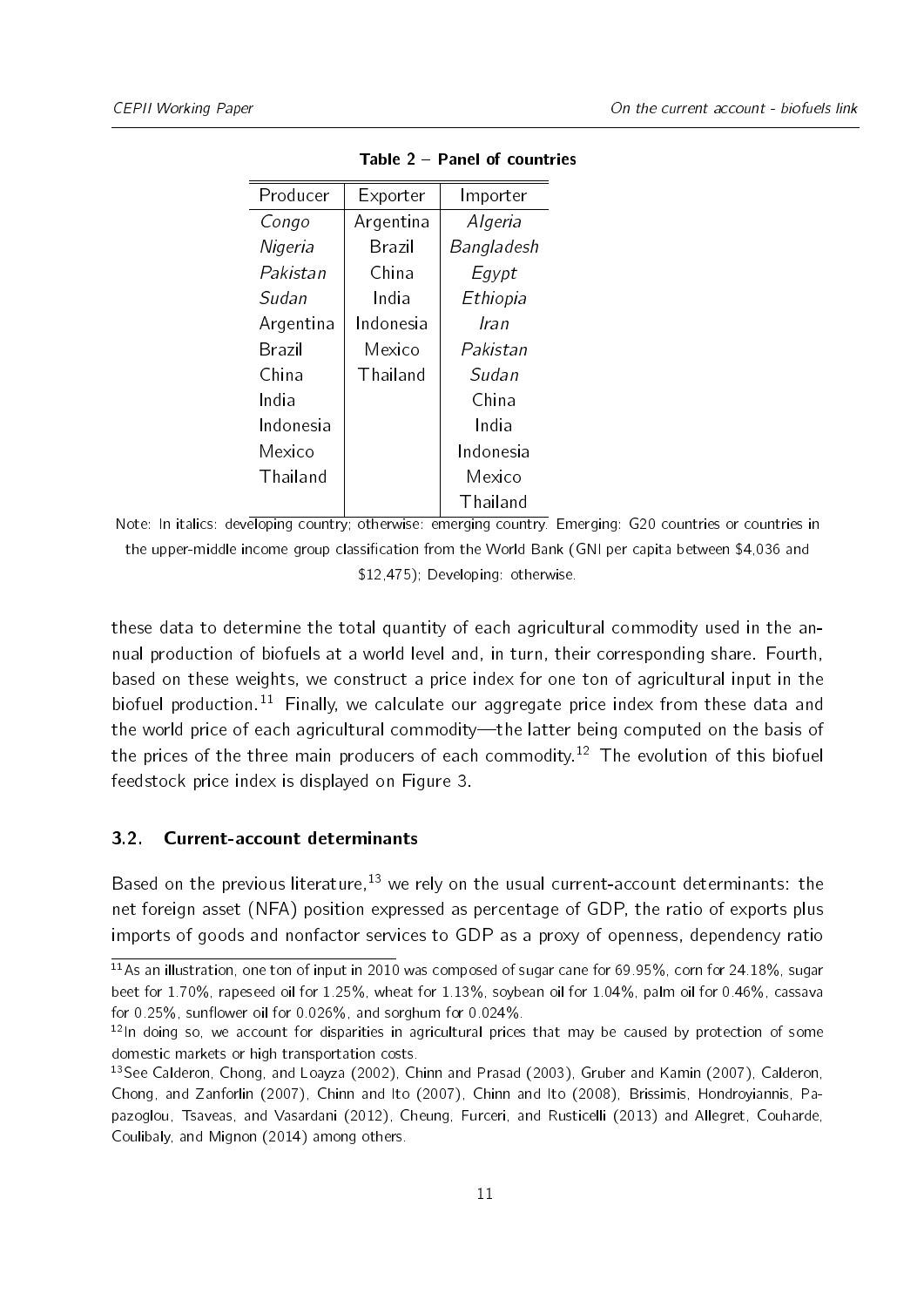<span id="page-11-0"></span>

#### Figure 3 - Biofuel feedstock price index evolution

Source: authors' calculations.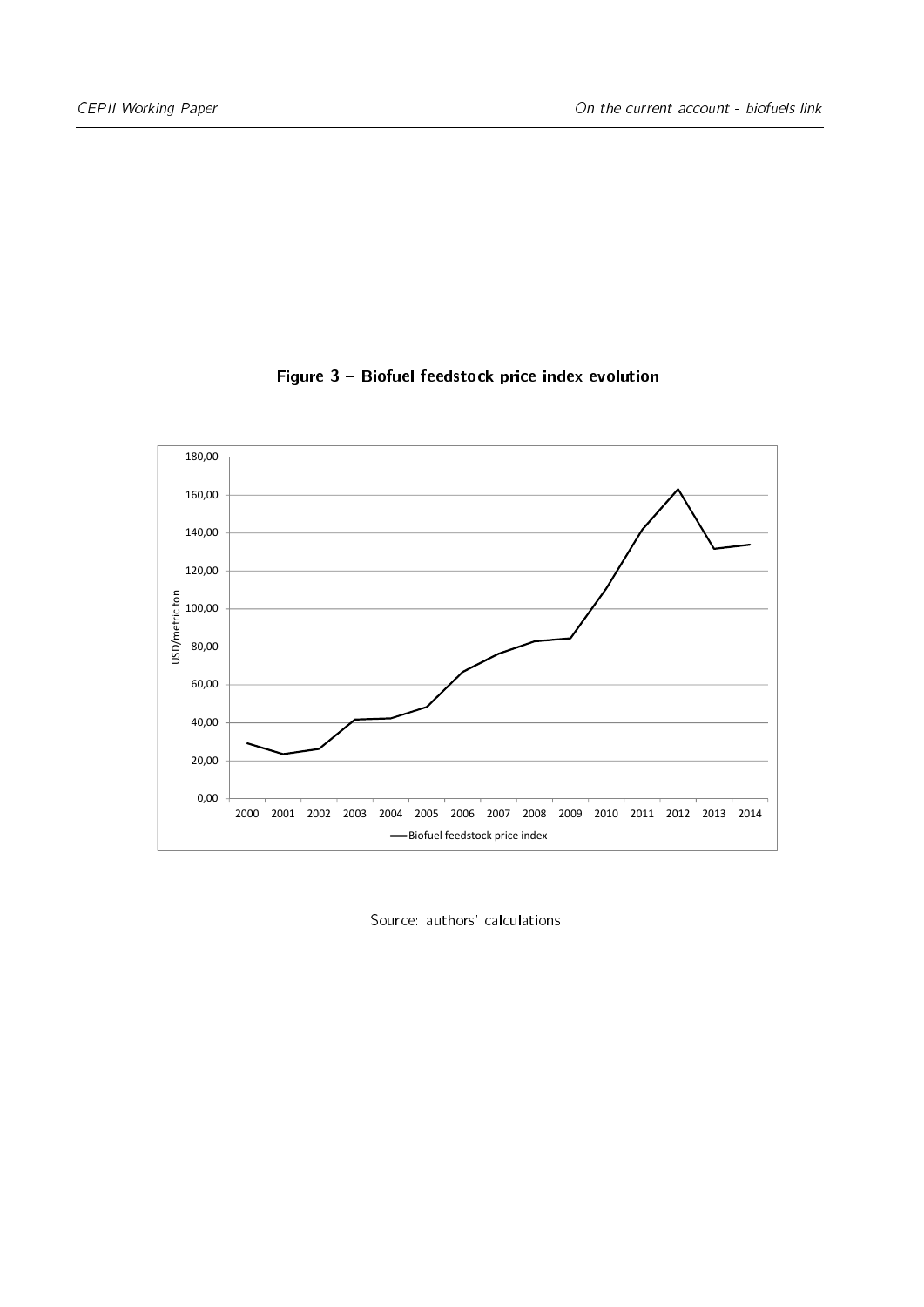expressed as the ratio of dependent population (below 15 and above 65) to the working age population (between 15 and 64), terms of trade (in logarithm) defined as the ratio of export prices to import prices, GDP per capita, adjusted by PPP exchange rates, relative to the United States, the ratio of M2 to GDP used as an indicator of financial depth, and the population growth rate. All these variables are taken from WDI.

#### 3.3. PSTR specification

To assess the potential nonlinear effect exerted by the price of oil on the biofuel price current account relationship, we rely on the PSTR methodology proposed by [Gonzalez,](#page-21-10) [Terasvirta, and van Dijk](#page-21-10) [\(2005\)](#page-21-10). According to the PSTR specification, current-account regression coefficients are allowed to change across countries and with time, depending on the price of oil. The observations are divided in—say—two regimes delimited by a threshold reached by the oil price, with estimated coefficients that vary depending on the considered regime. The change in the estimated value of coefficients is smooth and gradual, as PSTR models are regime-switching models in which the transition from one state to the other is smooth rather than discrete. Thanks to these specicities, PSTR models allow us to account for sufficient heterogeneity in view of the diversity of our sample of countries.

<span id="page-12-0"></span>Let  $CA_{i,t}$  denote the current account in percent of GDP in country *i* at time *t*. The PSTR specification is given by:

$$
CA_{i,t} = \alpha_i + \beta_0 \Delta B_t + \beta_1 \Delta B_t \times F(P_t; \gamma, c) + \phi' X_{i,t} + \epsilon_{i,t}
$$
\n
$$
\tag{1}
$$

for  $i = 1, ..., N$ , N being the number of countries, and  $t = 1, ..., T$ .  $\alpha_i$  stands for country fixed effects,  $\Delta B_t$  denotes the biofuel price index expressed in first logarithmic difference,  $P_t$  is the price of oil expressed in logarithm that acts as a transition variable, F is a transition function,  $X_{i,t}$  is a vector of control variables, and  $\epsilon_{i,t}$  is an independent and identically distributed error term. To assess the impact of the price of oil on the biofuel price - current account relationship, we consider that only the biofuel price varies according to the level reached by the price of oil.

The transition function  $F$  is bounded between 0 and 1, and is expressed as:

$$
F(P_t; \gamma, c) = \left[1 + \exp\left(-\gamma \prod_{l=1}^m (P_t - c_l)\right)\right]^{-1}
$$
 (2)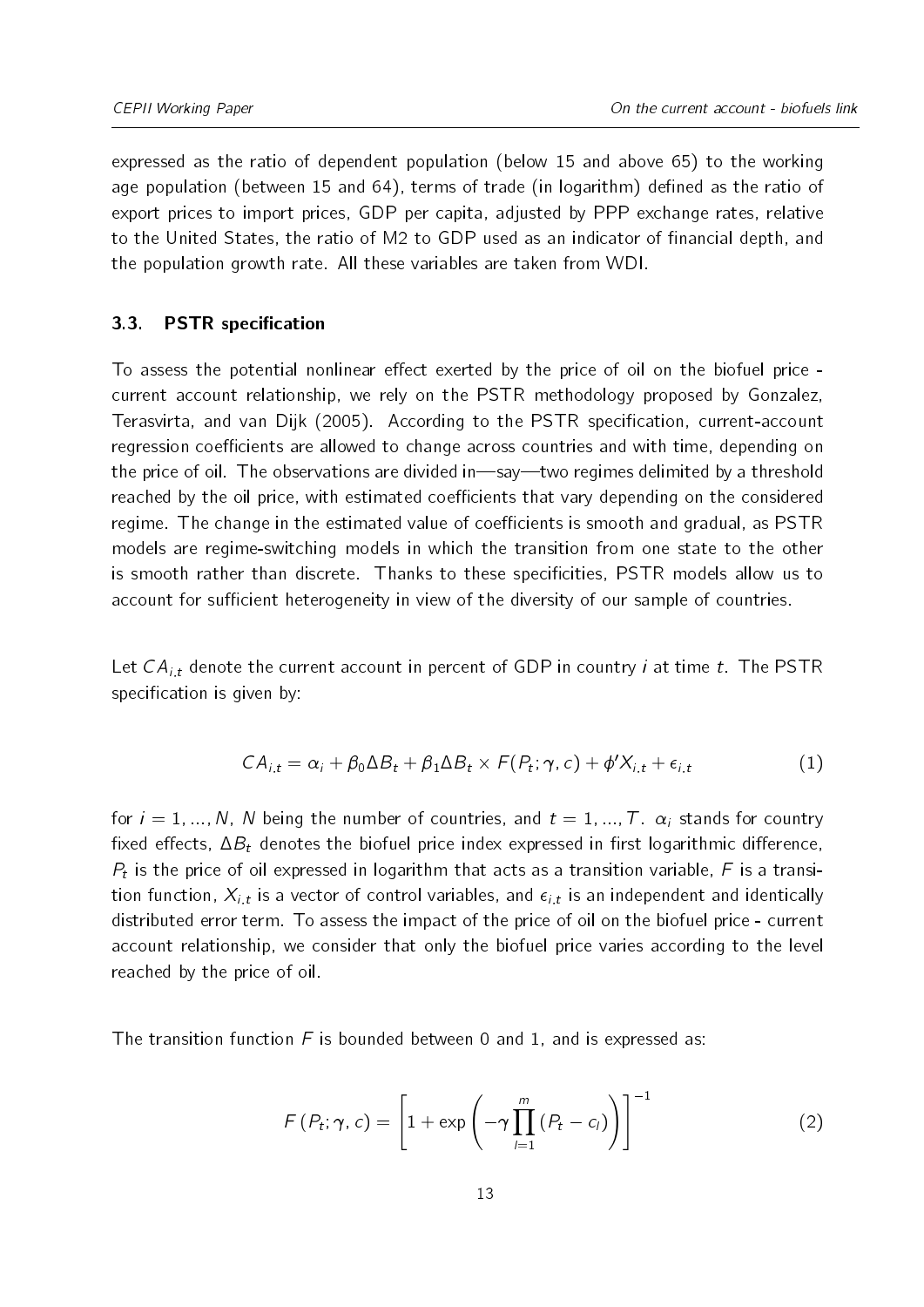$\gamma$   $(\gamma$   $>$   $0)$  denotes the slope parameter and  $c_l$ ,  $l$   $=$   $1,...,m$   $(c_1$   $\leq$   $c_2$   $\leq$   $...\leq$   $c_m)$ , are the threshold parameters. From an empirical point of view and as mentioned by [Gonzalez,](#page-21-10) [Terasvirta, and van Dijk](#page-21-10) [\(2005\)](#page-21-10), it is sufficient to consider only the cases of  $m = 1$  (logistic) or  $m = 2$  (quadratic logistic) to capture the nonlinearities due to regime switching.<sup>[14](#page-13-1)</sup>

Depending on the value reached by the price of oil, the link between the current-account position and the biofuel price is given by a continuum of parameters, namely  $\beta_0$  in the first regime (when  $F(.) = 0$ ) and  $\beta_0 + \beta_1$  in the second regime (when  $F(.) = 1$ ). In other words, depending on the level of the price of oil, a biofuel price change has a different effect—that varies across countries and over time-on the current account dynamics.

Following the methodology used in the time series context, [Gonzalez, Terasvirta, and van](#page-21-10) [Dijk](#page-21-10) [\(2005\)](#page-21-10) suggest a three step strategy to apply PSTR models: (i) specification, (ii) estimation, (iii) evaluation and choice of the number  $r$  of regimes. The identification step aims at testing for homogeneity against the PSTR alternative and at selecting (i) between the logistic and logistic quadratic specification of the transition function—i.e., the appropriate order of  $m$ —and (ii) the transition variable as the one that minimizes the associated  $p$ -value. Then, if the nonlinearity hypothesis is retained, nonlinear least squares are used in the estimation step to obtain the parameter estimates once the data have been demeaned (see [Hansen,](#page-21-11) [1999;](#page-21-11) and [Gonzalez, Terasvirta, and van Dijk,](#page-21-10) [2005\)](#page-21-10). Finally, various misspecification tests are applied in the third step to check the validity of the estimated PSTR model and determine the number of regimes r.

#### <span id="page-13-0"></span>4. Results

We start by testing the linearity hypothesis in Equation [\(1\)](#page-12-0) using the [Gonzalez, Terasvirta,](#page-21-10) [and van Dijk](#page-21-10) [\(2005\)](#page-21-10) test with the price of oil (in logarithm) as the transition variable. Results are reported in Table [3](#page-14-0) for the following panels of countries whose composition is given in Table [2:](#page-10-1) the whole panel including our 16 considered countries, the panel of 11 producing countries, the sample of 7 exporting countries, and the panel of 12 importing countries.

Results in Table [3](#page-14-0) indicate that the null of linearity is rejected in favor of the alternative of logistic PSTR specification for all panels except importing countries. The latter result

<span id="page-13-1"></span><sup>&</sup>lt;sup>14</sup>Note that the PSTR model can be extended to r regimes, with  $r > 2$  (see [Gonzalez, Terasvirta, and van](#page-21-10) [Dijk,](#page-21-10) [2005\)](#page-21-10).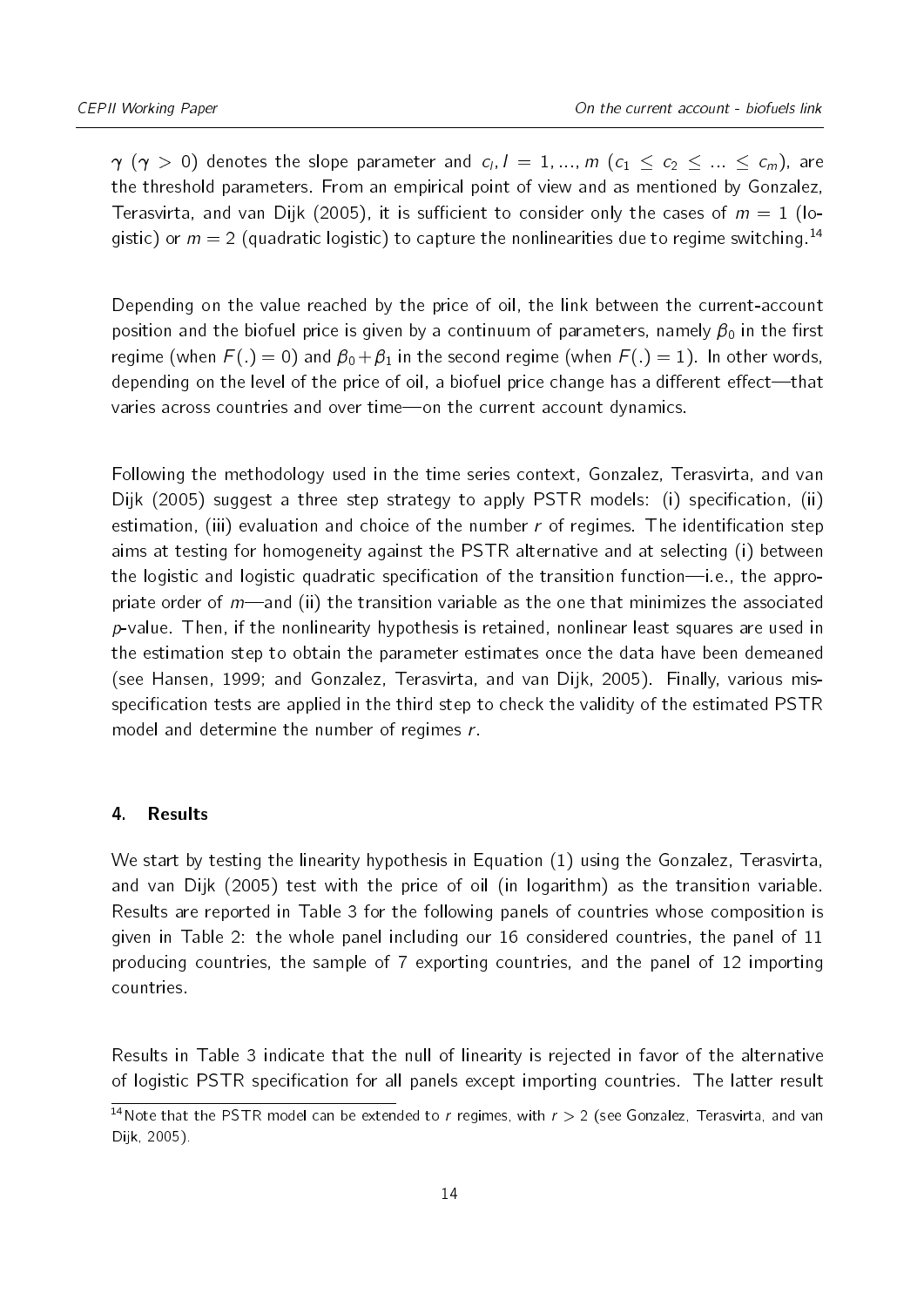<span id="page-14-0"></span>

|                     | T M      |          | IR.      |
|---------------------|----------|----------|----------|
| Whole sample        | $0.02**$ | $0.03**$ | $0.02**$ |
| Producing countries | $0.05*$  | $0.08*$  | $0.05*$  |
| Exporting countries | $0.04**$ | $0.06*$  | $0.04**$ |
| Importing countries | 0.26     | 0.30     | በ 26     |

Table  $3$  – Linearity tests (p-values)

Note: This table reports the results of Lagrange multiplier (LM), F-type (F) and likelihood ratio (LR) tests for linearity. Null hypothesis: linear model. Alternative hypothesis: PSTR model with two regimes  $(r=1)$ .

\*\*\* (resp. \*\*, \*): rejection of the null hypothesis at the  $1\%$  (resp. 5%,  $10\%$ ) significance level.

regarding importers may be related to the policies implemented in some of those importing economies.

In Asia (China, India, and Indonesia for example), governments introduced specific measures after the 2007-2008 peak in commodity prices in order to protect domestic markets from inflation pressures. In China, a mix of temporary economic tools regarding import tariffs or the cancellation of VAT rebate on exports for specific agricultural products was implemented until 2007 to stabilize the domestic market [\(Jones and Kwiecinski,](#page-21-12) [2010\)](#page-21-12). As an illustration, soybeans' import tariff was divided by 3 and the  $13\%$  rebate on ethanol, soybeans and grains exports was eliminated. In India, import tariffs for maize (resp. vegetable oil) reduced from 50% to zero (resp. 80% to zero) till 2007. Indonesia applied the same kind of fiscal tools regarding soybeans (reduction of import tariffs from  $10\%$  to zero) and palm oil (restriction of exports). All those measures could have limited the current-account deterioration with the reduction of international price pressures in the domestic market, thus explaining the absence of nonlinearities on the biofuel price impact on the current account in importing countries.<sup>[15](#page-14-1)</sup>

<span id="page-14-2"></span>

| Table 4 – Transmission of world commodity prices to the domestic market: Elasticity of |  |
|----------------------------------------------------------------------------------------|--|
| price transmission (2003-2006 and 2003-2009)                                           |  |

|                  | 2003-2006 | 2003-2009 |  |  |
|------------------|-----------|-----------|--|--|
| China, soybean   | 0.95      | 0.38      |  |  |
| India, soybean   | 140       | 0.56      |  |  |
| Indonesia, wheat | 3 0 5     | 0.46      |  |  |
|                  |           |           |  |  |

Source: [Jones and Kwiecinski](#page-21-12) [\(2010\)](#page-21-12).

Turning to the three other panels, in the whole sample as well as in commodity-producing

<span id="page-14-1"></span> $15As$  illustrated in Table [4,](#page-14-2) elasticities of international price transmission have indeed strongly decreased across the two considered periods reaching values less than unity.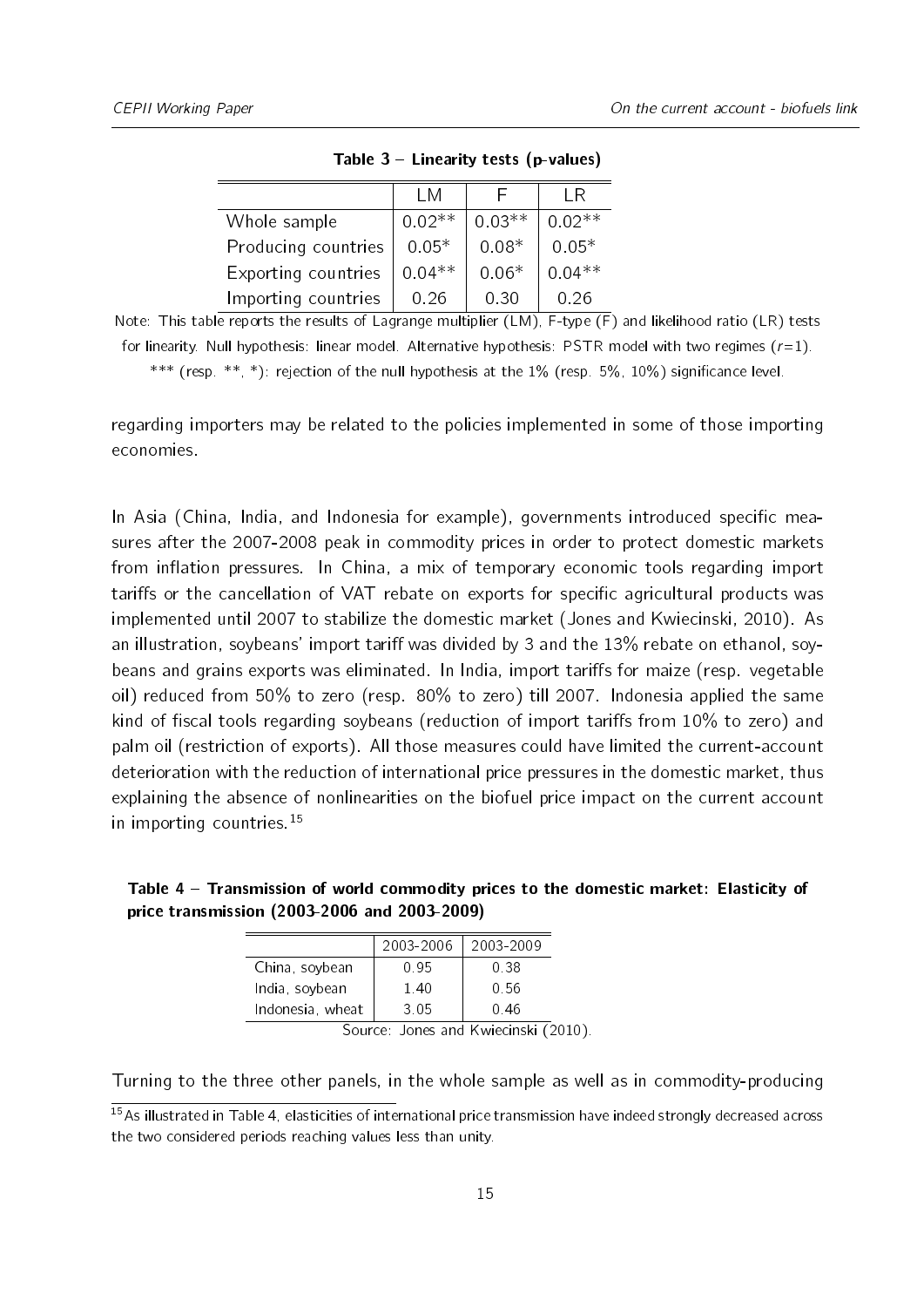and -exporting countries, fluctuations in the price of biofuels impact the current account differently, depending on the level reached by the price of oil. Let us now proceed to the estimation of the PSTR models to investigate this property more deeply.

<span id="page-15-0"></span>

|            | Whole sample |           | Producing countries |          | Exporting countries |           |
|------------|--------------|-----------|---------------------|----------|---------------------|-----------|
|            | Regime 1     | Regime 2  | Regime 1            | Regime 2 | Regime 1            | Regime 2  |
| ΔB         | $0.19***$    | $-0.18**$ | $0.21**$            | $-0.20*$ | $0.24***$           | $-0.22**$ |
| $NFA(-1)$  | $-0.12***$   |           | $-0.01$             |          | $-0.01$             |           |
| Openness   | 0.01         |           | 0                   |          | $-0.11*$            |           |
| Dependency | $-0.17*$     |           | 0.05                |          | 0                   |           |
| TOT        | $0.11***$    |           | $0.09*$             |          | ∩                   |           |
| GDP PPP    | $-0.02$      |           | 0.02                |          | $-0.05$             |           |
| M2         | 0.09         |           | 0.10                |          | $-0.05$             |           |
| <b>POP</b> | $0.15***$    |           | $0.13**$            |          | 0.05                |           |
| $\epsilon$ | 4.09(60\$)   |           | 4.03(56\$)          |          | $3.81(45\$          |           |
| $\gamma$   | 5.92         |           | 7.70                |          | 3.36                |           |

Table 5 PSTR estimation

Note: This table reports the estimation of PSTR models (Equation  $(1)$ ). \*\*\* (resp. \*\*, \*) denotes significance at the  $1\%$  (resp. 5% and  $10\%$ ) level.

Table [5](#page-15-0) reports the estimation of our PSTR model (Equation [\(1\)](#page-12-0)) using the price of oil as the transition variable for the three panels of countries for which the null hypothesis of linearity has been rejected.<sup>[16](#page-15-1)</sup>

Let us first briefly comment the results concerning the control variables. For the whole sample, the effect of (lagged) NFA to GDP ratio  $(NFA(-1))$  on the current account is negative. Countries displaying large net foreign asset positions are able to undergo longlasting trade deficits while remaining solvent. This characteristic may thus explain the negative link between net foreign asset and current-account positions. Population (POP) positively affects the current account, while the dependency ratio has a negative impact. As recalled by [Allegret, Couharde, Coulibaly, and Mignon](#page-20-0) [\(2014\)](#page-20-0), this result could be related to the life-cycle hypothesis: a rise in the dependency ratio tends to exert a negative effect on aggregate domestic saving, affecting in turn negatively the current-account position.

Consistent with the Harberger-Laursen-Metzler effect (see [Bouakez and Kano,](#page-20-14) [2008\)](#page-20-14), we find that terms of trade ( $TOT$ ) and current account are positively linked: if income increases

<span id="page-15-1"></span><sup>&</sup>lt;sup>16</sup>To save space, results of the corresponding misspecification tests are not reported, but are available upon request to the authors. All the estimated models displayed in Table [5](#page-15-0) have successfully passed the tests (parameter constancy, no remaining heterogeneity).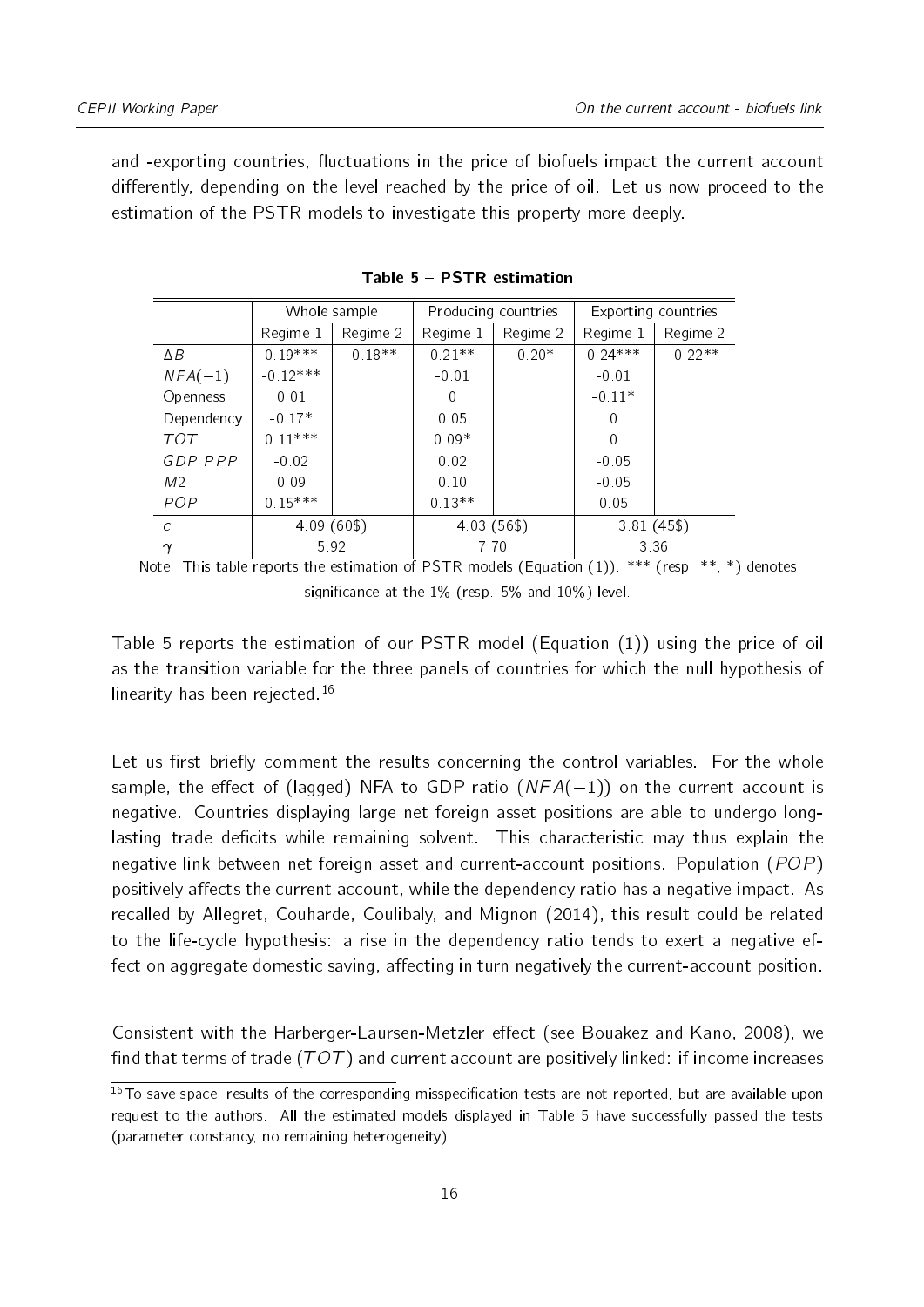more than spending following an improvement in terms of trade, the current account will automatically improve. Openness has a negative influence on the current account for exporting countries. Given that our sample of exporters mainly contains emerging countries, this result is in line with those generally obtained in the literature for such economies [\(Chinn](#page-20-8) [and Prasad,](#page-20-8) [2003;](#page-20-8) [Cheung, Furceri, and Rusticelli,](#page-20-13) [2013;](#page-20-13) and [Allegret, Couharde, Coulibaly,](#page-20-0) [and Mignon,](#page-20-0) [2014\)](#page-20-0). The underlying idea is that openness lifts trade barriers favoring flows of goods and services and foreign direct investments, making those countries more attractive to foreign capital and increasing investment opportunities. Consequently, the relationship between openness and the current account is negatively signed.

It is worth mentioning that GDP per capita, adjusted by PPP exchange rates, relative to the United States (GDP PPP) is never significant. This finding is in accordance with [Chinn and Prasad](#page-20-8) [\(2003\)](#page-20-8), [Cheung, Furceri, and Rusticelli](#page-20-13) [\(2013\)](#page-20-13) and [Allegret, Couharde,](#page-20-0) [Coulibaly, and Mignon](#page-20-0) [\(2014\)](#page-20-0), and can be explained through the stage of economic development of our countries relative to the United States. Indeed, some countries are at early stages of development with a corresponding negative effect on the current account, while others have reached higher levels of development with an associated positive impact on the current-account position. On the whole, the coefficient of the variable is found to be nonsignificant due to the compensation of negative and positive effects. Finally, our findings show that financial depth, proxied by the ratio  $M2/GDP$  (M2), has no significant effect on the current-account position. This result is not surprising given our panel of countries, which are economies characterized by a weak developed financial system.

Let us now turn to our main variable of interest, namely the price of biofuels. Our PSTR estimations show that, overall, the current-account position is positively affected by the price of biofuels.<sup>[17](#page-16-0)</sup> The intensity of such impact is nonlinear, depending on the level reached by the price of oil. For the three samples of countries, when the price of oil is low (Regime 1), the biofuel price impact is positive with a coefficient amounting to about  $0.20$ . In other words, a 10% increase in the price of biofuels leads to a current-account appreciation of  $2\%$ . As expected, this effect is higher and more significant for exporting countries than for producing economies. Indeed, exporters' current account is directly affected by our biofuel price index via the price of agricultural commodities exported. Given the construction of our producers' panel—which mainly includes exporters—we obtain a similar, but weaker effect for this group of countries. The biofuel impact on the current account differs in the second regime. Indeed, in this regime characterized by a price of oil higher than 60

<span id="page-16-0"></span> $17$ It is worth mentioning that we have also estimated our model lagging the price of biofuels. The results (available upon request to the authors) were very similar, highlighting the robustness of our findings to endogeneity issues.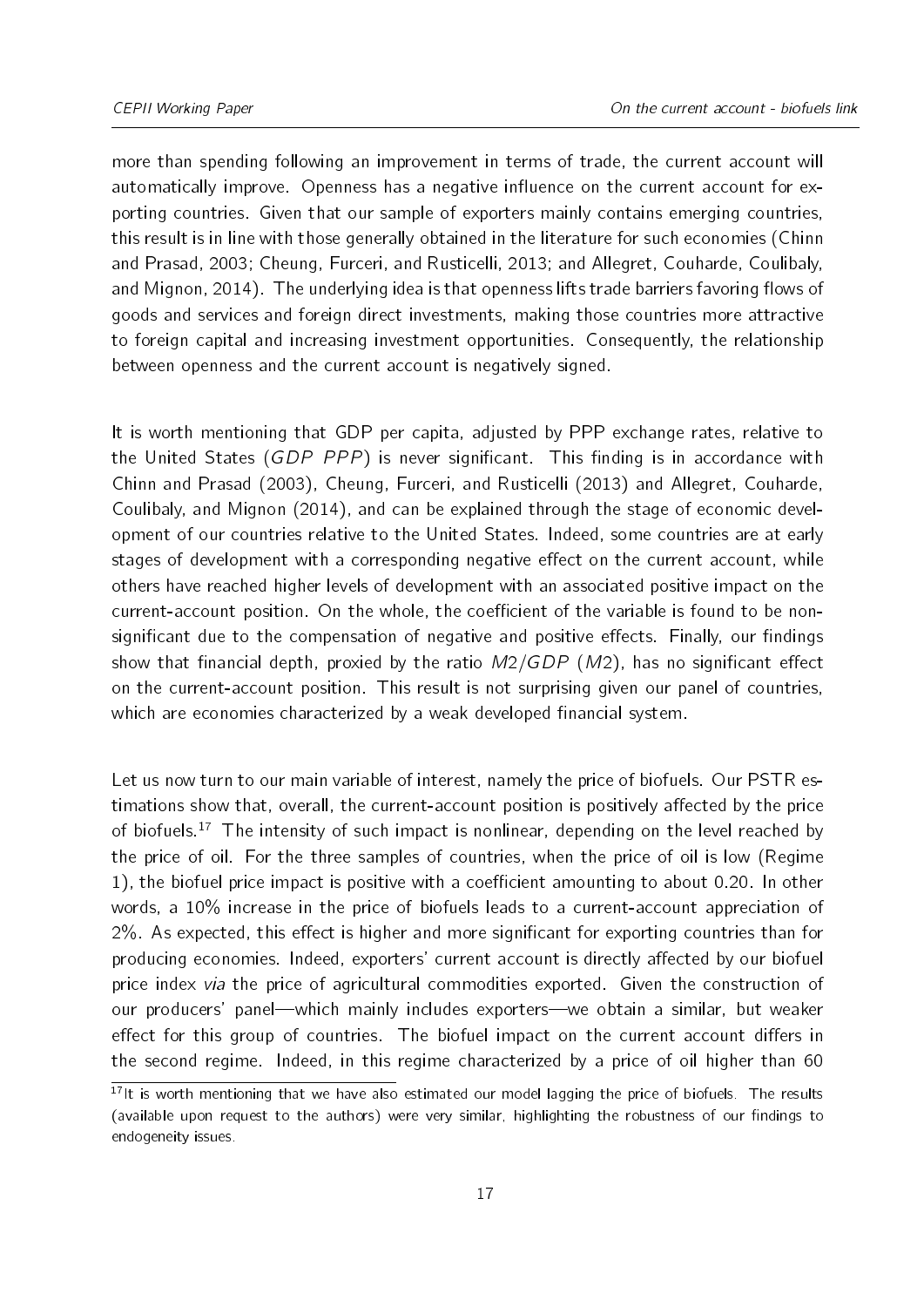US dollars per barrel for the whole sample, fluctuations in the price of biofuels no longer affect the current-account position. The threshold  $c$  after which the price of biofuels has no significant effect varies across groups, being equal to 56 US dollars per barrel for producers and 45 US dollars per barrel for exporters.

A possible explanation for these results is the following. For the group of exporting countries, when the price of oil is low, positive variations in the price of commodities used in biofuel production translate into an improvement in terms of trade which, in turn, positively impact the current account. When the price of oil tends to increase, it exerts a negative impact on the trade balance of exporters which are crude oil importers, therefore weakening the effect exerted by the biofuel price on the current-account position: a rise in the price of oil tends to dampen the biofuel price effect through the increase in the corresponding country's import spending for crude oil (see Table [6](#page-17-0) for an illustration).

<span id="page-17-0"></span>Table 6 Oil and petroleum products' balances, in million barrels per day (2004-2014)

|           | Ωil       | Petroleum products |
|-----------|-----------|--------------------|
| Argentina | $-0.1121$ | $-0.0393$          |
| Brazil    | 0 1473    | 0.2272             |
| China     | 4 5 5 6 2 | 0.4541             |
| India     | 2.3620    | $-0.6389$          |
| Indonesia | 0.4613    | 0.4094             |
| Mexico    | $-1.1697$ | 0.4091             |
| Thailand  | 0.6653    | $-0.1329$          |
|           |           |                    |

Note: This table reports the mean oil balance and the mean petroleum products' balance over the 2004-2014 period. A positive (resp. negative) sign indicates that the concerned country is importer (resp. exporter) over the considered period. Source: ENERDATA.

Turning to the group of producing countries, which comprises oil exporters (such as Mexico, Nigeria, Sudan to name a few), positive variations in the price of biofuels increase the trade-off between biofuel and oil when the price of oil is low. Higher prices of biofuels increase the demand for oil, thus benefiting oil exporters. As a result, the impact on the current account is positive.

Considering finally the whole sample, as it includes both mechanisms, the biofuel price impact on the current account is weakened, and the threshold oil price value is higher.

For the sake of completeness, Figure [4](#page-18-1) displays the transition functions.<sup>[18](#page-17-1)</sup> As shown,

<span id="page-17-1"></span> $\frac{18}{18}$ It should be mentioned that when representing these functions, the x axis generally reports the values of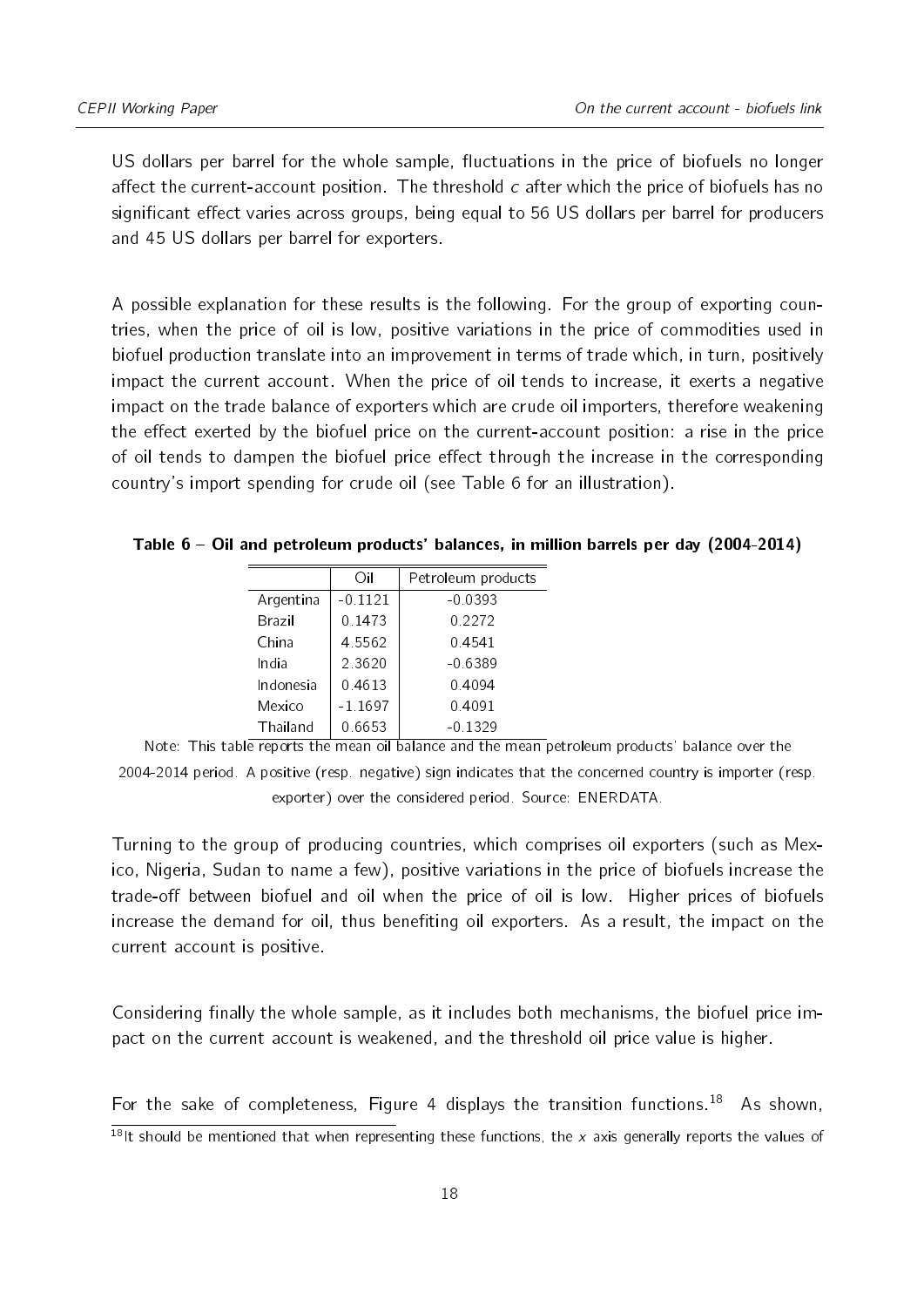<span id="page-18-1"></span>

Figure 4 - Transition functions

Note: This figure reports the transition function  $(F(P_t; \gamma, c))$  associated with each estimated PSTR model for the three groups of countries. Source: authors' calculations.

Regime 2 occurred more often during the covered period, especially for exporting countries. It is worth noticing that, for our three estimated models, Regime 1 corresponds to the 2001-2005 period when biofuel commodities had a low correlation with the price of oil.

#### <span id="page-18-0"></span>5. Conclusion

Assessing the impact of fluctuations in the price of biofuels on the economy of emerging and developing countries is worthy of investigation. Indeed, many developed economies promote the use of biofuels for environmental concerns and to ensure energy security, leading a to sharp rise in their production or imports since the mid-2000s. First-generation biofuels being produced from agricultural commodities, this huge increase in biofuel production has been accompanied by an acute rise in the price of those raw materials. As a result, such development of biofuels is likely to generate externalities and adverse effects on the economy of emerging and developing countries whose activity strongly depends on agricultural commodities involved in the biofuel production process.

The present paper tackles this issue by considering a panel of 16 developing and emerging countries which either produce, export or import agricultural commodities used in biofuel

the transition variable. Here, the x axis refers to the year of the corresponding values.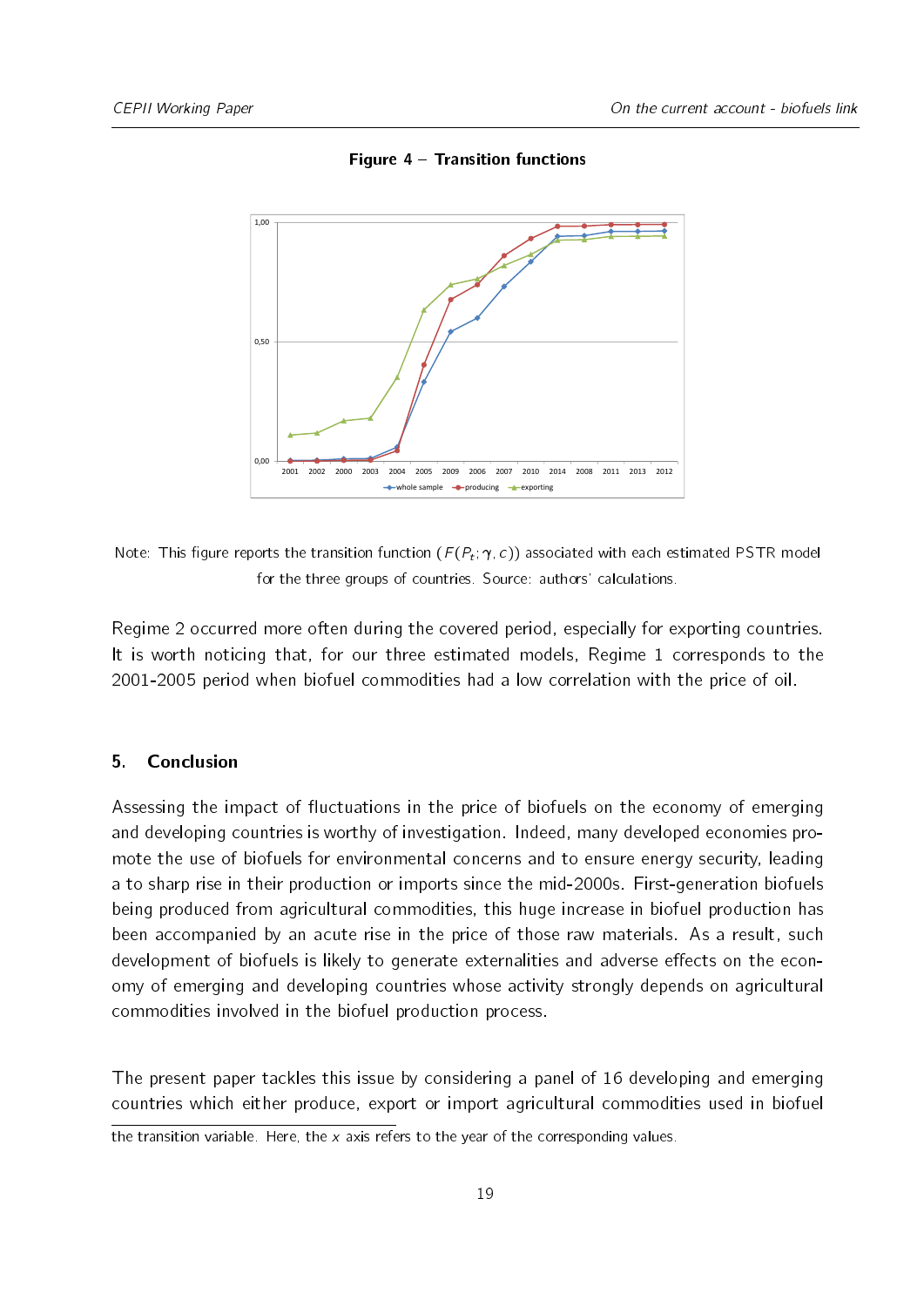production. Following the oil-macroeconomy literature, we focus on the current-account position of the considered countries as the latter is likely to be affected by the sharp rise in the price of the involved agricultural commodities.

Acknowledging that oil is a key input in agricultural production processes, changes in its price obviously affect agricultural commodities prices. We specifically account for this characteristic by investigating whether the biofuel price-current account relationship depends on the value reached by the price of oil. To this end, we rely on the estimation of a panel smooth-transition regression model in which the biofuel price-current account nexus is allowed to vary depending on whether the price of oil is low or high.

Considering the 2000-2014 period, our findings show that a rise in the biofuel price tends to appreciate the current-account position for agricultural commodity-producing and -exporting countries. However, this impact is nonlinear, depending on the level reached by the price of oil. Specifically, we find that for low values of the price of oil—i.e., below 60 US dollars per barrel for our whole panel of countries—, a  $10\%$  increase in the price of biofuels leads to a significant current-account appreciation of about 2%. When the price of oil increases to exceed 56 US dollars per barrel for producers and 45 US dollars for exporters, fluctuations in the price of biofuels no more significantly affect the current account. These findings illustrate that a rise in the price of oil exerts a negative effect on the trade balance of commodity exporters which are also oil importers, dampening the biofuel price impact on the current-account position.

On the whole, our findings put forward the importance of accounting for the effect of the price of oil in designing policies to promote the use of biofuels. In particular, while an increase in the biofuel price is benefit for commodity-exporting countries in a low oil price regime, it is no more the case in high oil price states. With regard to the "food versus fuel" debate, sharp increase in the price of biofuels coupled with strong rise in the price of oil are likely to exert important detrimental effects on the economy of agricultural commodity-exporting countries.

#### References

<span id="page-19-0"></span>Abbott, P., and A. Borot de Battisti (2011): "Recent Global Food Price Shocks: Causes, Consequences and Lessons for African Governments and Donors," Journal of African  $E$ conomies, 20, i $12$ -i62.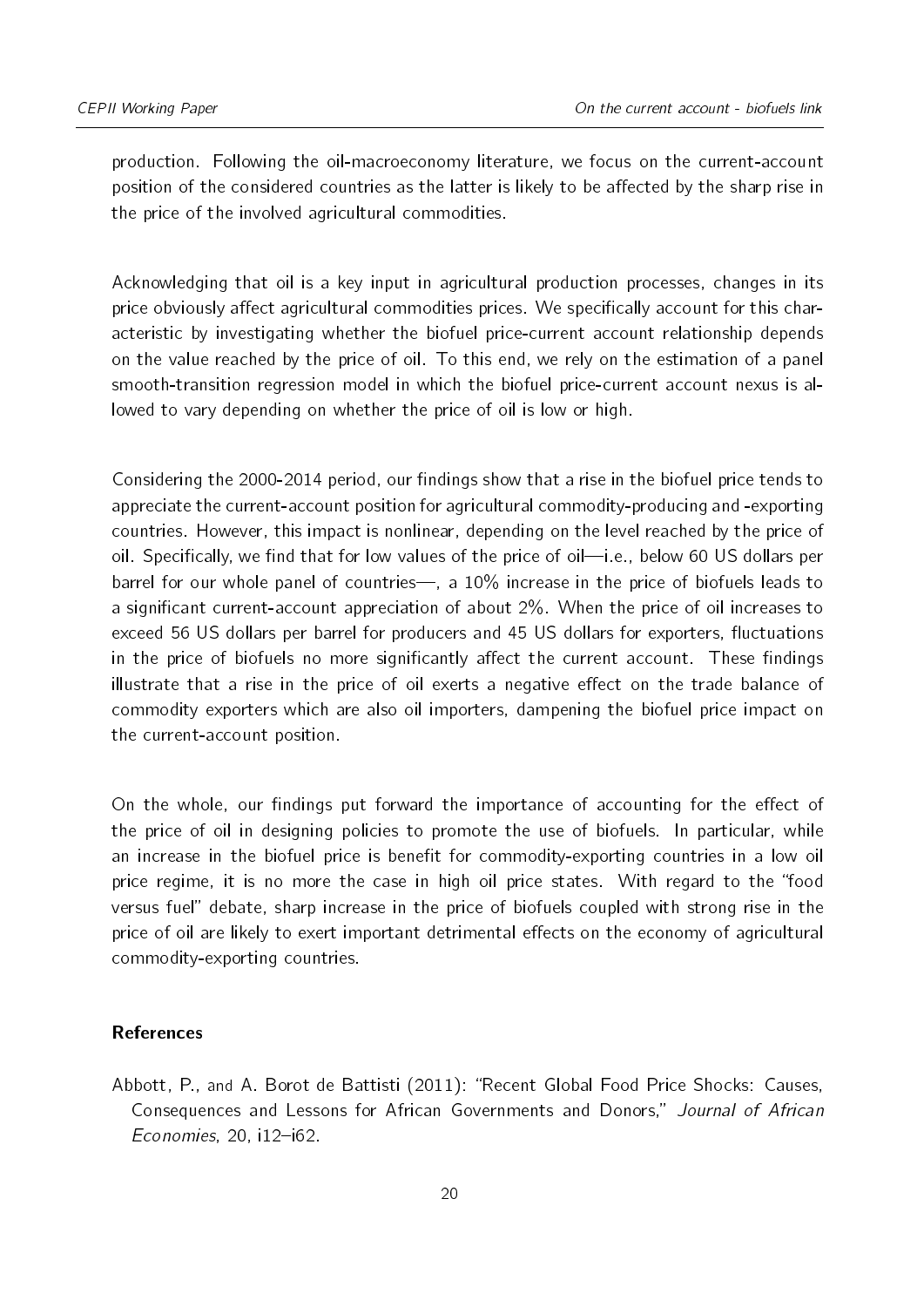- <span id="page-20-4"></span>Abbott, P. C., C. Hurt, and W. E. Tyner (2011): "What's Driving Food Prices in 2011?," Issue Reports 112927, Farm Foundation.
- <span id="page-20-0"></span>Allegret, J.-P., C. Couharde, D. Coulibaly, and V. Mignon (2014): "Current accounts and oil price fluctuations in oil-exporting countries: The role of financial development," Journal of International Money and Finance,  $47(C)$ ,  $185-201$ .
- <span id="page-20-2"></span><span id="page-20-1"></span>Baffes, J. (2007): "Oil spills on other commodities," Resources Policy, 32(3),  $126 - 134$ . (2010): "More on the energy/nonenergy price link," Applied Economics Letters,  $17(16)$ , 1555-1558.
- <span id="page-20-3"></span>Berument, M. H., A. Sahin, and S. Sahin (2014): "The relative effects of crude oil price and exchange rate on petroleum product prices: Evidence from a set of Northern Mediterranean countries," Economic Modelling,  $42(C)$ , 243-249.
- <span id="page-20-14"></span>Bouakez, H., and T. Kano (2008): "Terms of trade and current account fluctuations: The Harberger-Laursen-Metzler effect revisited," Journal of Macroeconomics, 30(1), 260 -281.
- <span id="page-20-12"></span>Brissimis, S., G. Hondroyiannis, C. Papazoglou, N. Tsaveas, and M. Vasardani (2012): "Current account determinants and external sustainability in periods of structural change, Economic Change and Restructuring,  $45(1)$ ,  $71-95$ .
- <span id="page-20-7"></span>Calderon, C., A. Chong, and N. Loayza (2002): "Determinants of Current Account Deficits in Developing Countries," The B.E. Journal of Macroeconomics,  $2(1)$ , 1-33.
- <span id="page-20-9"></span>Calderon, C., A. Chong, and L. Zanforlin (2007): "Current Account Deficits in Africa: Stylized Facts and Basic Determinants," Economic Development and Cultural Change, 56, 191221.
- <span id="page-20-6"></span>Chakravorty, U., M.-H. Hubert, and B. U. Marchand (2015): "Food for Fuel: The Effect of the U.S. Biofuel Mandate on Poverty in India," Discussion paper.
- <span id="page-20-13"></span>Cheung, C., D. Furceri, and E. Rusticelli (2013): "Structural and Cyclical Factors behind Current Account Balances," Review of International Economics, 21(5), 923-944.
- <span id="page-20-10"></span>Chinn, M. D., and H. Ito (2007): "Current account balances, financial development and institutions: Assaying the world "saving glut"," Journal of International Money and Finance,  $26(4)$ , 546  $-$  569, Financial Globalization and Integration.
- <span id="page-20-11"></span>(2008): Global Current Account Imbalances: American Fiscal Policy versus East Asian Savings," Review of International Economics, 16(3), 479-498.
- <span id="page-20-8"></span>Chinn, M. D., and E. S. Prasad (2003): "Medium-term determinants of current accounts in industrial and developing countries: an empirical exploration," Journal of International Economics,  $59(1)$ ,  $47-76$ .
- <span id="page-20-5"></span>Ciaian, P., and d. Kancs  $(2011)$ : "Interdependencies in the energy-bioenergy-food price systems: A cointegration analysis," Resource and Energy Economics,  $33(1)$ ,  $326-348$ .